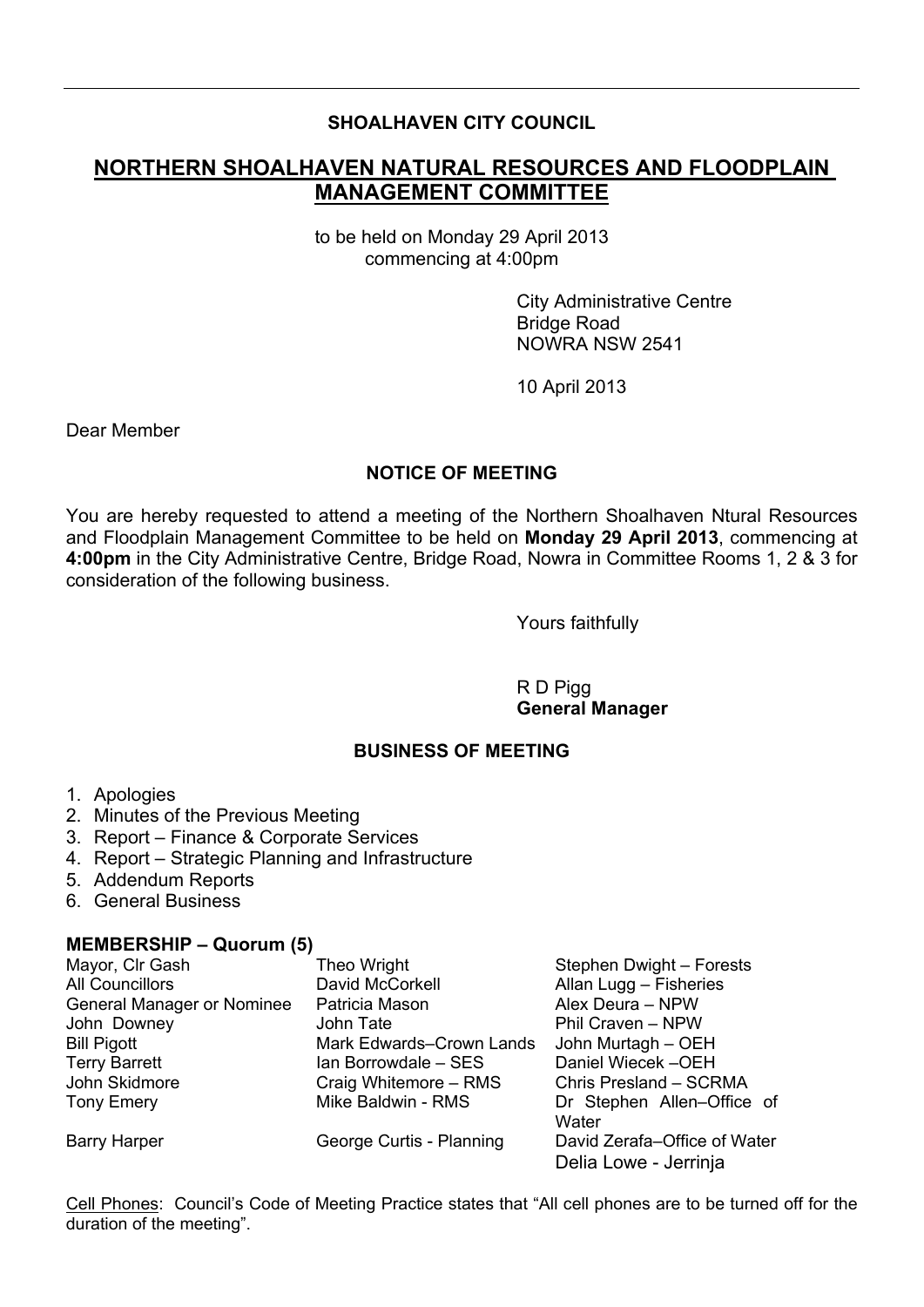#### **Role of the Committee:**

- 1. Provide overall guidance for the management of natural resource management including floodplain management, estuary management and coastal zone management in accordance with Federal, State and Local Government Policy and Legislative instruments;
- 2. Advise Council on natural resource management including floodplain management, estuary management and coastal zone management matters;
- 3. Formulate agreed vision, goals, objectives, and targets sought from the Natural Resource Management Plans;
- 4. Facilitate the preparation of Natural Resources Management Plans;
- 5. Provides input into the identification of management options for Natural Resources Management Plans;
- 6. Facilitate broad community consultation;
- 7. Monitor State and Federal Government natural resource management direction and advises Council on appropriate response;
- 8. Monitor advances in knowledge and science of natural resource management issues (such as sea level rise and climate change) and integrate this knowledge in new Natural Resource Management Plans as well as in the review of existing Plans; and
- 9. Make recommendations for Council consideration.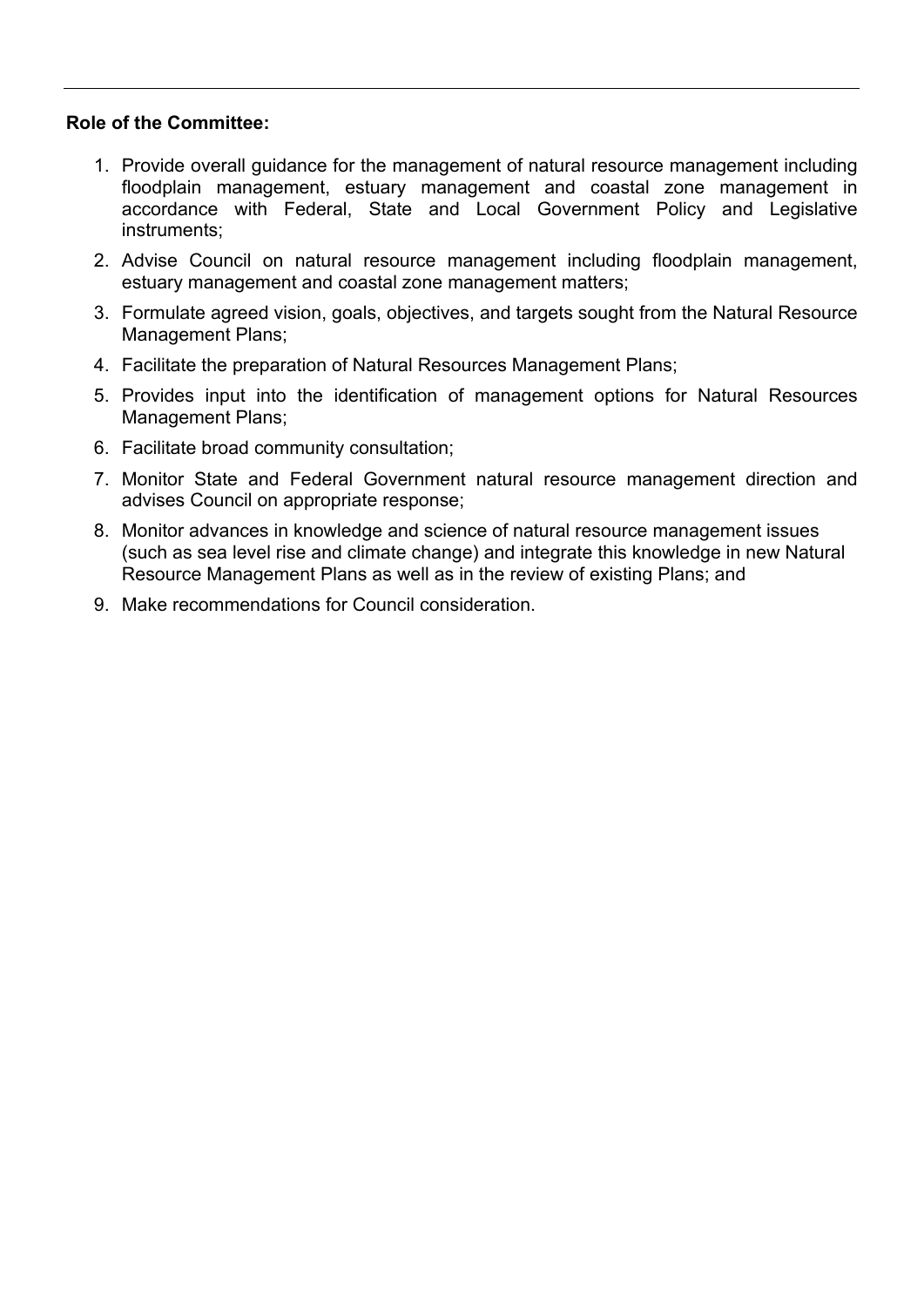# **REPORT OF GENERAL MANAGER**

## **NORTHERN SHOALHAVEN NATURAL RESOURCES AND FLOODPLAIN MANAGEMENT COMMITTEE**

## **MONDAY, 29 APRIL 2013**

## **FINANCE AND CORPORATE SERVICES**

#### **1. Membership Request File 46778E**

**PURPOSE:** Delivery Program Activity: 4.2.2.1 A request for membership to the Northern Shoalhaven Natural Resources and Floodplain Management Committee has been received from Mrs Jessica Zealand for consideration

#### **RECOMMENDED that Council accept Mrs Jessica Zealand as a member of the Northern Shoalhaven Natural Resources and Floodplain Management Committee.**

#### **OPTIONS**

- 1. Council appoint Mrs Jessica Zealand as a member of the Northern Shoalhaven Natural Resources and Floodplain Management Committee.
- 2. Council decline the request for membership from Mrs Jessica Zealand.

#### **DETAILS**

Correspondence has been received from Mrs Jessica Zealand for membership to the Northern Shoalhaven Natural Resources and Floodplain Management Committee.

Mrs Zealand is a member of Council's Shoalhaven Heads Estuary Taskforce, is the Assistant Secretary of the Shoalhaven Heads Community Forum and is a member of Riverwatch and the Shoalhaven Oyster Growers.

#### **COMMUNITY ENGAGEMENT:**

Maintaining an effective membership of the Northern Shoalhaven Natural Resources and Floodplain Management Committee is consistent with the objectives identified in the Community Strategic Plan.

P.J.Dun **DIRECTOR, FINANCE AND CORPORATE SERVICES**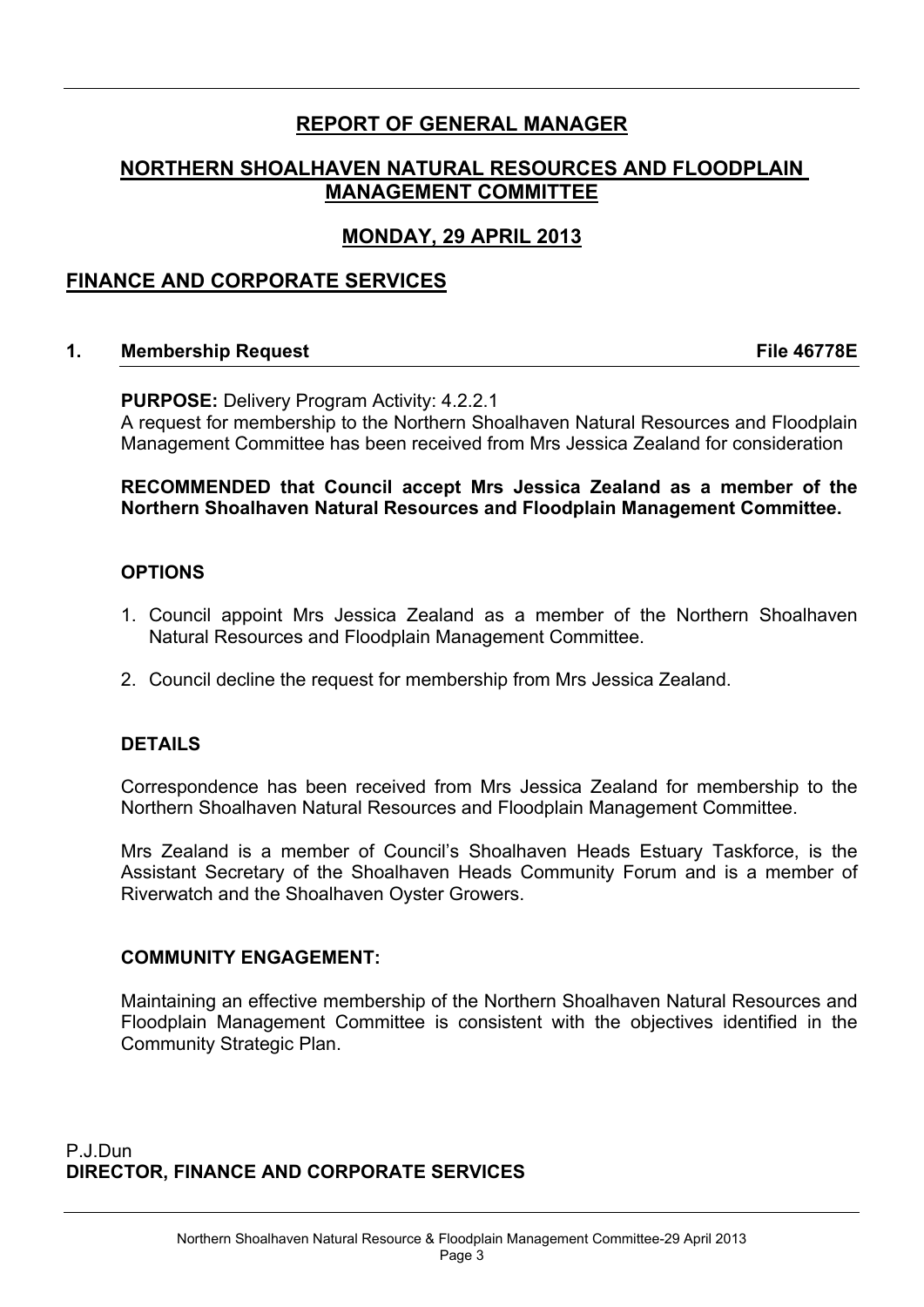# **NORTHERN SHOALHAVEN NATURAL RESOURCE & FLOODPLAIN MANAGEMENT COMMITTEE**

# **MONDAY, 29 APRIL 2013**

# **STRATEGIC PLANNING AND INFRASTRUCTURE**

## **2. Natural Resources and Floodplain Management Committees - Charter File 30569E**

**PURPOSE:** Delivery Program Activity: 4.2.2.3 To present a revised charter to the Committee.

**RECOMMENDED that the proposed charter for the Northern Shoalhaven Natural Resources and Floodplain Management Committee be adopted by Council.**

### **OPTIONS**

- 3. Adopt the recommendation of this report.
- 4. Propose and justify an alternate recommendation to Council.

## **DETAILS**

At Council's Ordinary meeting on 29 January 2013, Council resolved (MIN13.28) that:

- *"a) Council endorse the recommended amalgamation of the Natural Resources and Floodplain Committees to form three Committees as proposed, on a one year trial basis; and*
- *b) An amended charter be developed and presented to the newly amalgamated Committees for consideration and recommendation to Council."*
- # An amended charter is provided in Attachment 'A' to this report. It has been amended to reflect the new area of operation of the Committee and effects the consultation requirements of the State's Floodplain Development Manual and Guidelines for preparing Coastal Zone Management Plans.

#### **COMMUNITY ENGAGEMENT:**

One of the roles of the Natural Resources and Floodplain Committees is to facilitate broad community consultation.

## **3. State Government Coastal Reform Package Update Report File 30596E**

**PURPOSE:** Delivery Program Activity: 2.1.1.11 & 2.3.4.3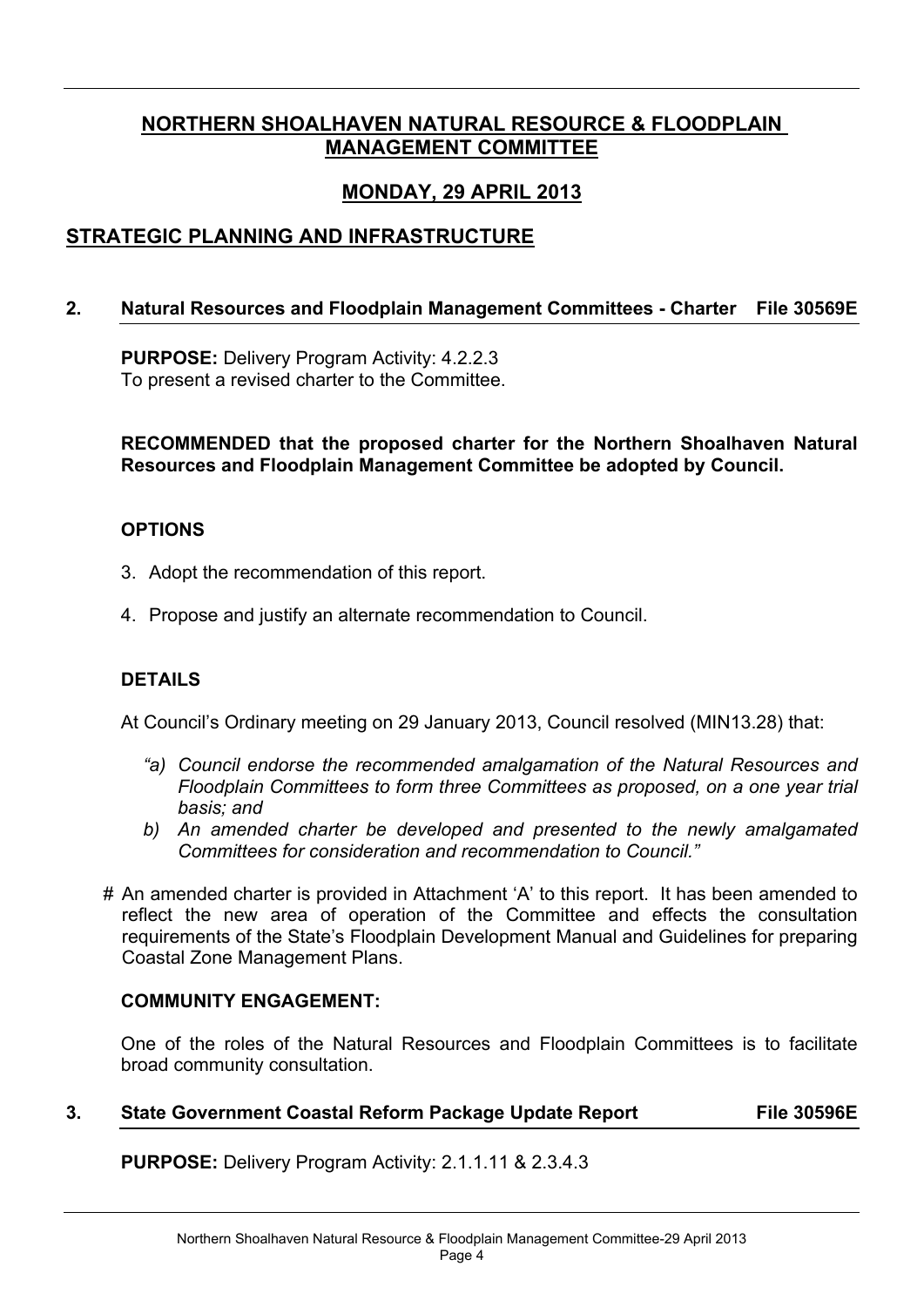To advise the Committee of the current status of the State Government's Coastal Reform package.

### **RECOMMENDED that the Committee receive the State Government Coastal Reform Package Update Report for information.**

# **OPTIONS**

- 1. Receive the report for information.
- 2. The Committee could choose to provide comments and advice to Council in regard to their resolution to establish local SLR benchmarks.

# **DETAILS**

This process follows the withdrawal of State-wide sea level rise benchmarks and recognises recent recommendations of the NSW Chief Scientist and Engineer.

The "evolving understanding of the complex issues surrounding future sea levels" led the NSW Chief Scientist and Engineer to make four recommendations which are summarised here:

- 1. Establish the appropriate framework for deriving updated sea level projections for NSW coastal locations. Review NSW sea level rise projections at frequent intervals through formal consultations with relevant experts as new data become available.
- 2. Look toward more regionally specific calculations taking into account factors such as specific sea level, topography, flood risk, probability of extreme events and impacts.
- 3. Explore the feasibility of establishing a Technical Advice Centr**e** to provide support to local councils in interpreting and translating new scientific findings, and assisting councils in developing strategies, infrastructure planning, and appropriate risk management activities related to sea level rise and its associated impacts.
- 4. Communicate explanations of the science behind sea level rise, future projections and potential impacts to local councils and members of the public.

In that regard, Council at its Ordinary meeting of 26 March 2013 resolved that Council (MIN13.332B in part):

*"Requests the General Manager to implement a process to develop Council's own ocean level rise model taking into account the corrected data from the Port Kembla tidal station and anecdotal data from the Jervis Bay tidal station."*

Staff are currently actively pursuing the implementation of this resolution.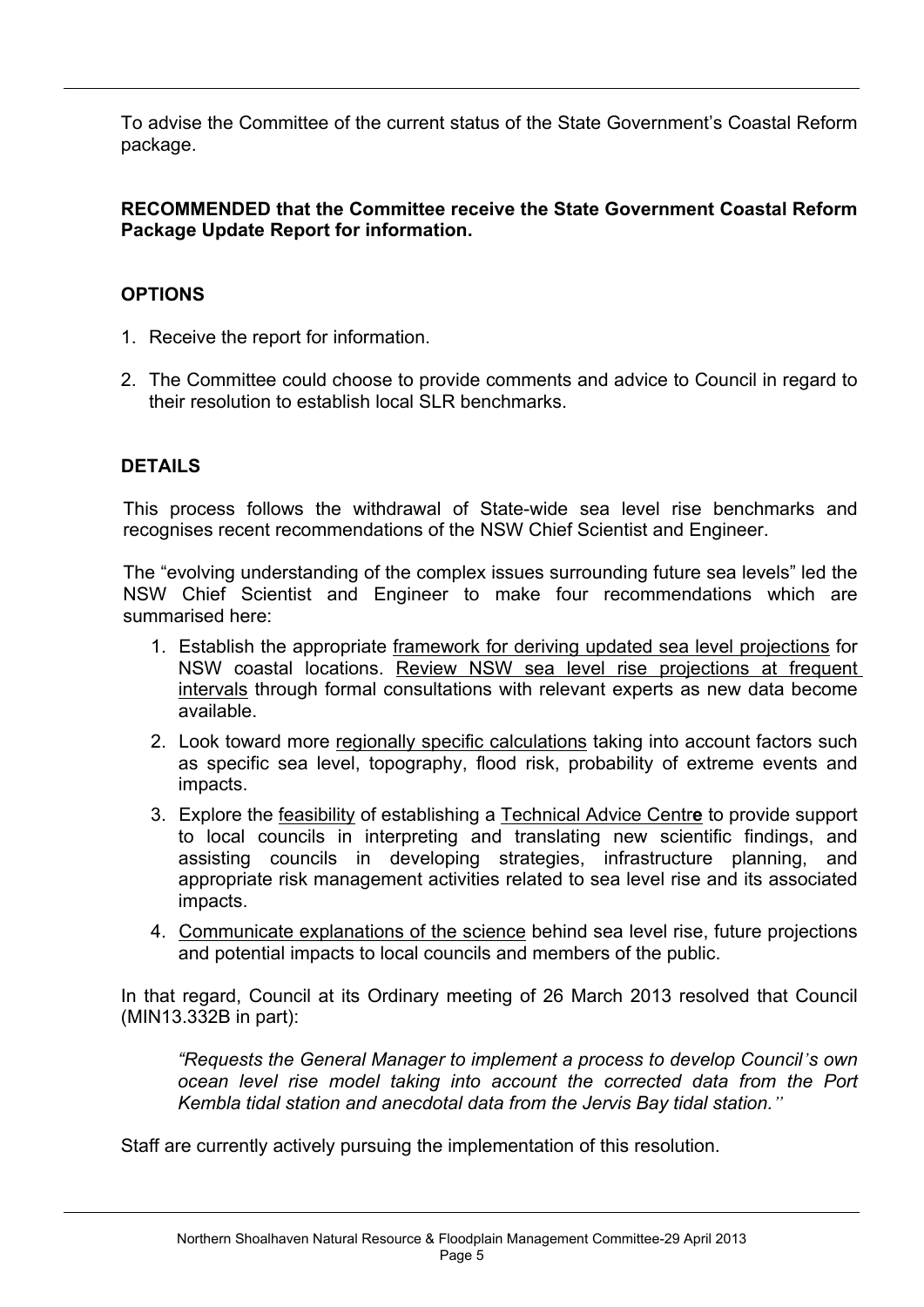The latest update (mid March 2013) from Mike Sharpin, Office of Environment and Heritage (OEH), on the coastal reforms gave the following advice:

## **Activities under the new Act & Regulations from January 2013**

Stage 1 Coastal Reforms Implementation – amendments to the Coastal Protection Act and its Regulation commenced on 21 January 2013. An updated Code of Practice also commenced on this date, which reflected changes in terminology and cross references to some section numbering following the changes to the Act. An updated Guide to the statutory requirements for temporary coastal protection works will be released later this month, reflecting these changes.

# **Revised "Code of Practice" for Temporary coastal protection works**

Consultation has commenced on a draft "Code of Practice under the Coastal Protection Act 1979". This is intended to replace the version released in January 2013 that was updated to reflect the amendments to the Coastal Protection Act which also commenced in January.

The main changes in the consultation draft Code compared to the current Code are:

- Updating the authorised locations where these works can be placed to reflect all areas where properties are currently known to be at risk from coastal erosion;
- Removal of safety requirements, as landowners should manage safety risks to meet the requirements under the NSW Work Health and Safety Act 2011;
- Increasing the allowable height of the works from 1.5 to 2.2 metres;
- Allowing temporary works to be placed in front of any existing works (previously prohibited);
- Relaxing the specifications for the sand used in sandbags; and
- Requiring all sandbags to have a volume of 0.75 cubic metres when filled and to be made from geotextile fabric (no longer allowing smaller woven polypropylene bags), as the smaller bags previously permitted may be too readily damaged and become dangerous.

The consultation draft Code is available at:

[www.environment.nsw.gov.au/coasts/130212draftcopcoast.htm.](http://www.environment.nsw.gov.au/coasts/130212draftcopcoast.htm) Comments are invited until 19 April 2013 and should be emailed to [coast.flood@environment.nsw.gov.au](mailto:coast.flood@environment.nsw.gov.au).

OEH has also updated its sea level rise webpages. More information has been provided on historical sea level rise and the various short-medium term influences on sea levels which makes detecting long-term trends from tide gauge records difficult. These pages are:

- <http://www.environment.nsw.gov.au/climateChange/sealevel.htm> (update of current page)
- <http://www.environment.nsw.gov.au/climateChange/measurerise.htm> (new page)

## **Guide for Coastal erosion hazard mapping**

.

The Expert Panel is currently reviewing a pre-consultation draft of the Coastal Hazard Mapping Guide – subject to feedback from the Panel, we hope to commence consultation late this month or early April.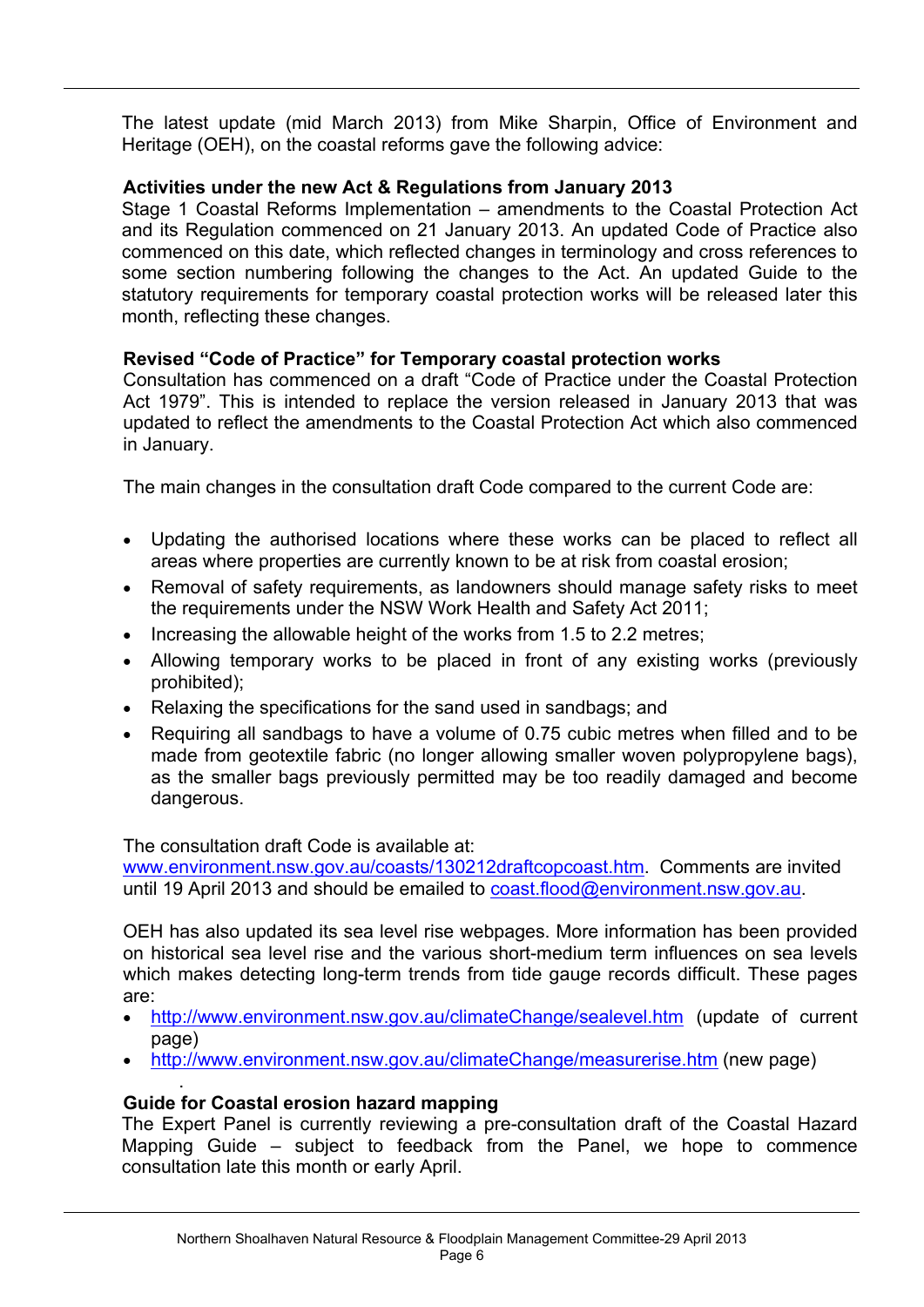#### **Fact sheet on SES & Councils regarding coastal erosion emergency management**

The recent major floods in NSW have delayed work on the SES brochure on roles and responsibilities for coastal protection

#### **Proposed Technical Advice Centre**

Tim Pritchard is finalising his draft report on the coastal technical advice centre business case. The feedback from Council staff has been very useful and a summary will be provided back to all participants.

#### **Recent activities of the Ministerial Taskforce and NSW Coastal Panel**

The NSW Coastal Panel is currently considering a development application for a geobag seawall at Old Bar. Further information is available at the Panel's [website](http://www.environment.nsw.gov.au/coasts/coastalpanel.htm)

#### **Stage 2 of the reforms**

The Stage 2 will be developed in coming months in the context of the planning and Local Government reforms. Consultation with stakeholders, particularly local government, will be a key component of the reform process.

#### *Implications for SCC:*

- Council's Draft Coastal Zone Management Plan (CZMP) is currently on hold with a number of key projects in progress.
- The revised list of authorised locations now comprises Callala Beach and Collingwood Beach.
- Council has started off the process of establishing its local sea level rise benchmarks.

#### **FINANCIAL IMPLICATIONS:**

The financial implications of the Stage 2 reforms will not be known until the detail of the reforms are provided. However, the community consultation and education component is expected to be extensive with the review of the Draft CZMP and repeated public exhibition required at additional significant cost.

#### **COMMUNITY ENGAGEMENT:**

Consultation sessions for Councils and community members on Stage 1 - State Coastal Reform were organised by OEH in November 2012.

#### **4. Coast and Estuary Grant Applications 2013-2014 File 3406E & 30596E**

**PURPOSE:** Delivery Program Activity: 2.1.11 & 2.1.1.12 To advise the Committee of Council's 2013-2014 grant applications for funding consideration under the State Estuary and Coastal Management Programs.

**RECOMMENDED that the Committee receive the Coast and Estuary Grant Applications2013-14 report for information.**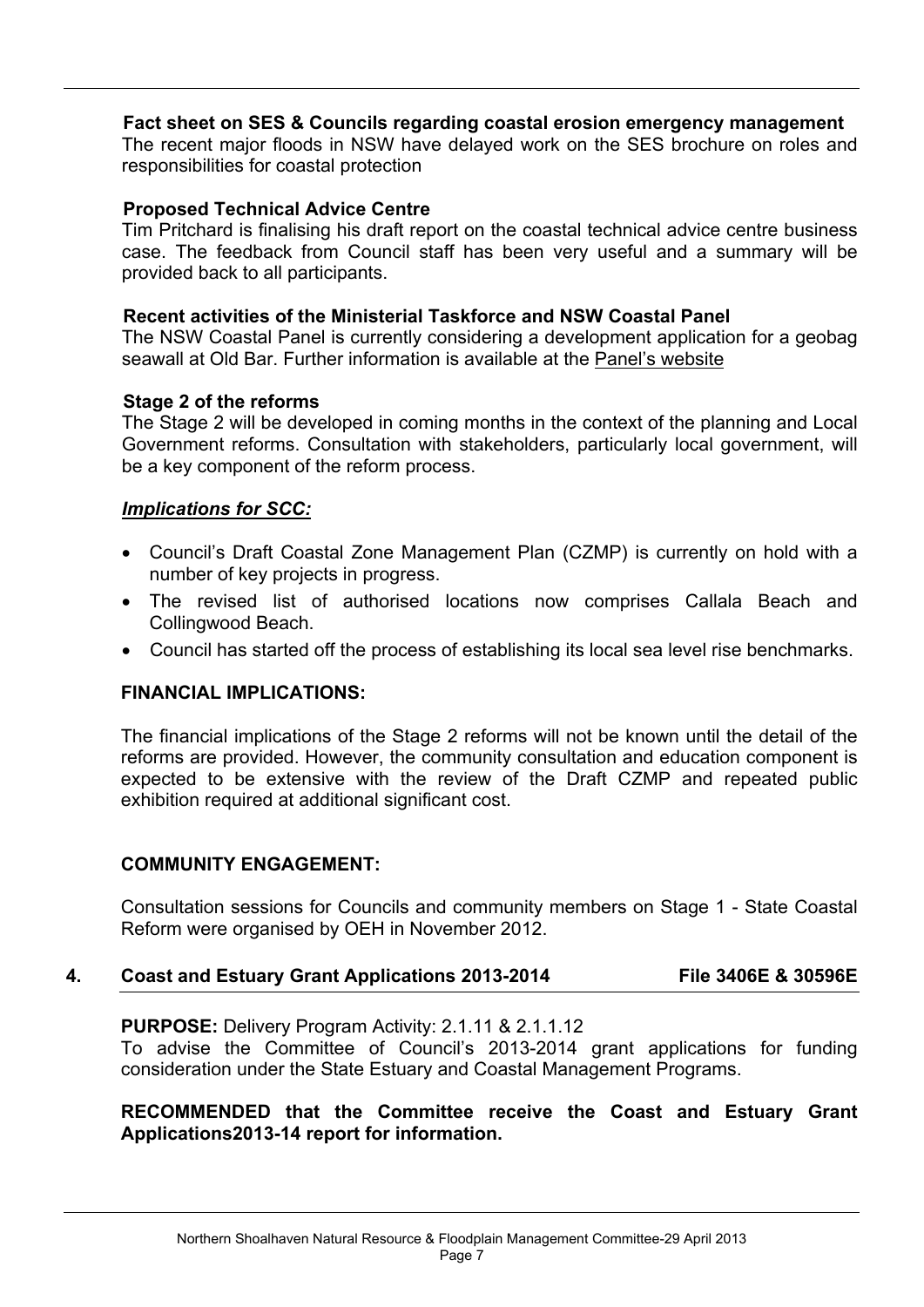# **OPTIONS**

- 1. Adopt the recommendation of this report.
- 2. Propose and justify an alternate recommendation to Council.

## **DETAILS**

Council's 2013-2014 grant applications for funding consideration under the NSW Estuary and Coastal Management Programs include:

- **Coastal Management Program applications**
- **Coastal Erosion: Road Stormwater Impact Assessment. Grant amount requested: \$20,000**

Undertake a Citywide road stormwater erosion impact assessment and develop a risk/priority remediation plan for future funding consideration. Preliminary investigations and priority sites were identified in the 2008 SMEC Slope Instability Study with community feedback during the exhibition of the 2012 Draft Coastal Zone Management Plan confirming the impact of urban road stormwater on coastal headlands and beaches is a significant community concern.

This recognised coastal hazard has not been comprehensively assessed for remediation action. Council staff have commenced a preliminary scope for consultancy briefs and desktop GIS assessment for:

- Erosion impact assessment
- Remediation design options review
- Strategic citywide remediation plan

# **Breakwall Feasibility Assessment Callala Bay. Grant amount requested: \$10,000**

Callala Bay beach and boat mooring precinct is significantly exposed to southerly ocean storm impact. Storm damage experienced in 2012 has ignited community calls for a breakwall as a coastal erosion remediation option for the site.

Detailed hazard assessments for the site have been undertaken and Community feedback during the exhibition of the 2012 Draft Coastal Zone Management Plan identified the impact of coastal erosion at Callala Bay as a significant community concern.

The proposed breakwall feasibility assessment project will comprise:

- Remediation design/options review
- Strategic feasibility report
- **Artificial Reef Feasibility Study Currarong. Grant amount requested: \$10,000**

Currarong Beach's, Warrain Crescent precinct is significantly exposed to coastal erosion and natural recession. The 2012 conclusion of a Remediation Design Study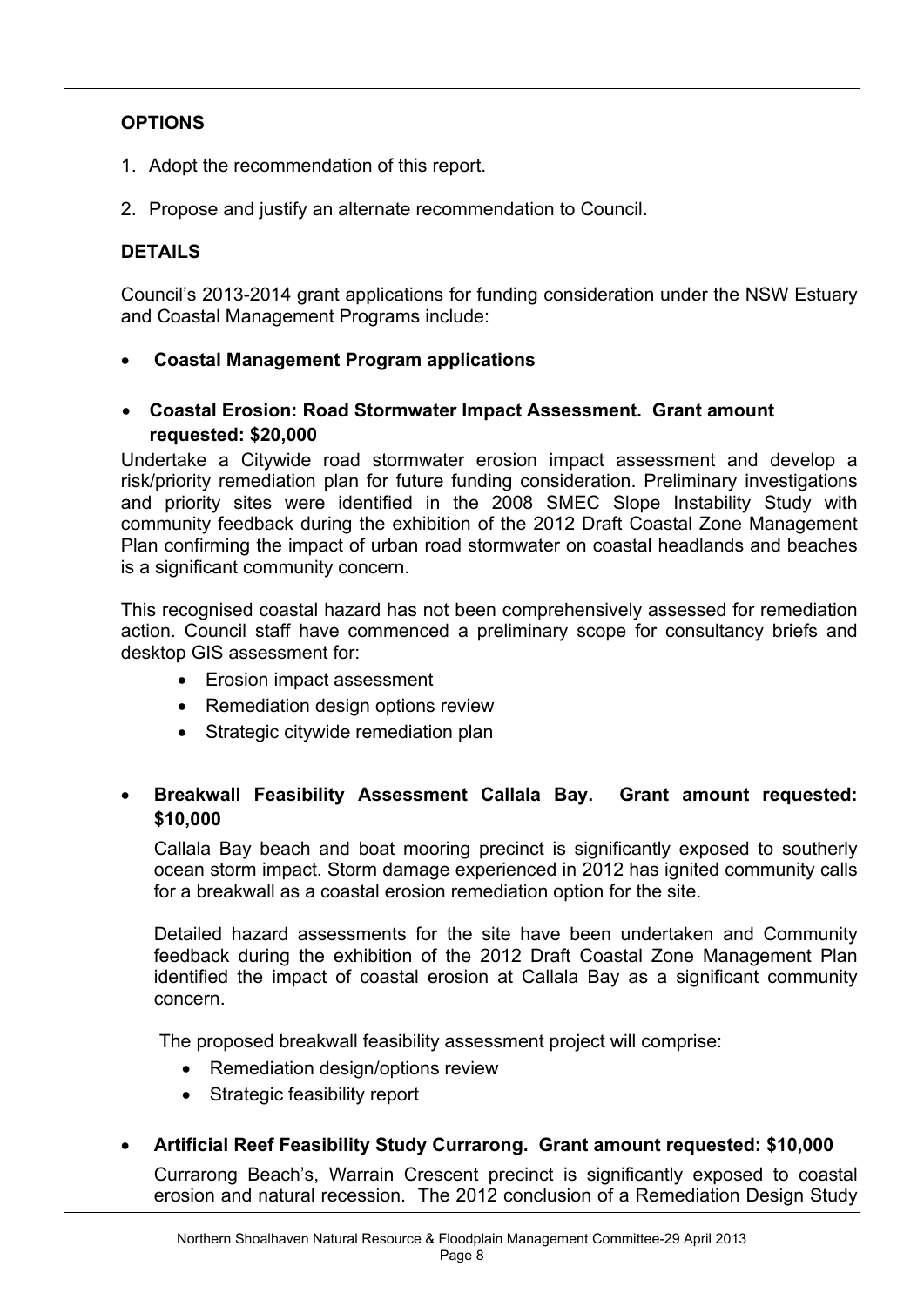and exhibition of the Coastal Zone Management Plan has ignited community calls for an artificial reef as a preferred community coastal erosion remediation option for the site.

Community feedback during the exhibition of the 2012 Draft Coastal Zone Management Plan identified the impact of coastal erosion at Currarong as a significant community concern. Community requests for consideration of an artifiicial reef at Currarong as a remediation option avoiding "unsightly groyne structures" warrants a feasibility assessment report.

**Coastal Erosion Assessment Hyams Beach. Grant amount requested: \$10,000**

Hyams Beach was not identified as a beach erosion risk site in the 2004 SMEC Citywide Coastal Hazard assessment therefore not progressed for hazard assessment.

# Recent redevelopment of adjoining properties has identified key public sewer assets at risk that require investigation and remediation design for the beach compartment. The concept plan is at Attachment 'A'.

# **Estuary Management Program Applications**

## **Shoalhaven River Entrance Process Study and Community Education. Grant amount requested: \$50,000**

The Shoalhaven Heads Estuary Taskforce has requested Council undertake further studies and provide information to improve community awareness into the history and processes that affect water quality of the lower estuary.

The proposal includes detailed assessment into:

- Shoalhaven Heads Bathymetry (bed levels) and impact of historical intervention and training works;
- Erosion processes and infilling rates in the lower estuary reaches;
- Water quality indicators and historical range; and
- River flow dynamics and feasibility assessment of review of Entrance Management Plan operation.

TheTaskforce also requested Council produce public education material and hold community workshops on the estuary covering topics including:

- History and formation of the Shoalhaven Heads area;
- Entrance management processes and flood planning;
- Water quality impacts and estuary health; and
- Priority implementation actions to improve water quality

# **Maintenance Dredging Feasibility Study. Grant amount requested: \$10,000**

State and Local Government representatives have voiced support for dredging operations in the Shoalhaven. The Study will provide a comprehensive feasibility assessment of these requests and outline the approvals process, operational details and financial implications for due consideration.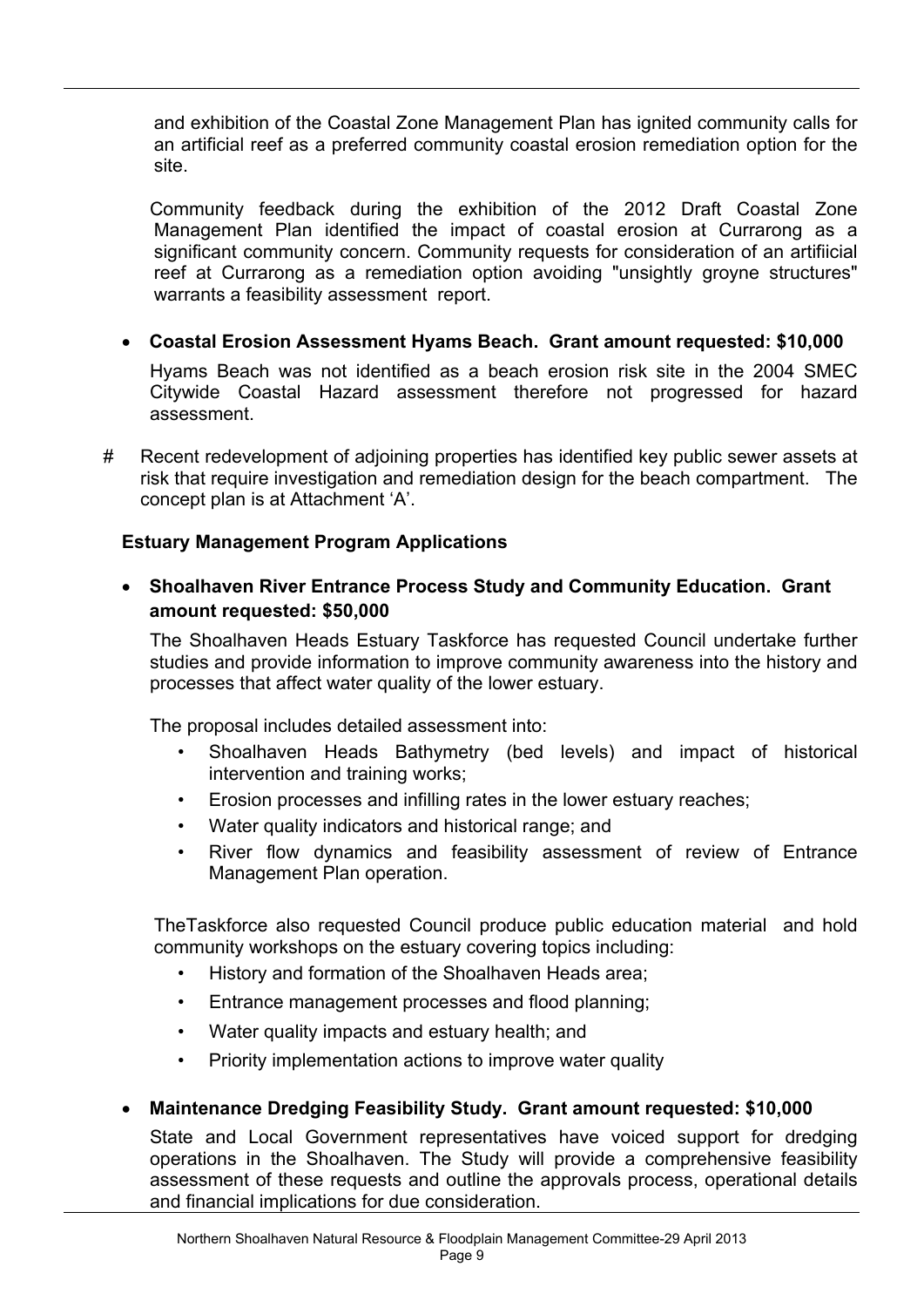Community representatives from a number of estuary catchments have requested Council undertake dredging operations to resolve ongoing impacts of shoal accretion in entrance deltas.

Local and State Government elected representatives have voiced their support for these operations to be investigated and reported to community forums and considered for funding. Shoalhaven estuary locations include the Shoalhaven River, Jervis Bay, St Georges Basin, Lake Conjola, Burrill Lake, Lake Tabourie and Currambene Creek.

Feasibility assessment for each dredging operation will be undertaken and reported to Council for consideration and establishment of priority for future grant applications to the State Sustainable Dredging Program.

## **Catchment Stormwater Assessment Shoalhaven River/Lake Wollumboola. Grant amount requested: \$20,000**

Council's review of the Citywide Stormwater Management Plan includes an urban area hydraulic model to provide the necessary intelligence for targeting water quality improvements most effectively. The process requires that once hydraulic information is prepared a review of the existing water quality actions is undertaken. This comprises:

- Identification locations where water quality treatment measures would have greatest capture;
- Review existing actions' efficiency and effectiveness in light of strategic information;
- Design options using strategic information where appropriate;
- Enter options into plan and prioritise using existing EPA system (environmental parameters, including, distance to water course, slope, soil erodibility and vegetation cover);
- Stormwater remediation plans for the key urban areas and road easements.

## **Foreshore stabilisation projects. Grant amount requested: \$100,000**

# Foreshore rehabilitation/stabilisation projects identified are:

- Lake Tabourie, Portland Way. See concept plan at Attachment 'B'.
- Burrill Lake, Dolphin Point Caravan Park. See concept plan at Attachment 'C'.
- Lake Conjola, Garrard Way frontage. See concept plan at Attachment 'D'.
- St Georges Basin: Paradise Beach. See concept plan at Attachment 'E'.

Existing foreshore stability at these locations is failing, accelerated by poor construction or natural erosion process. Community consultation during 2012 confirmed erosion remediation remains a priority for the community.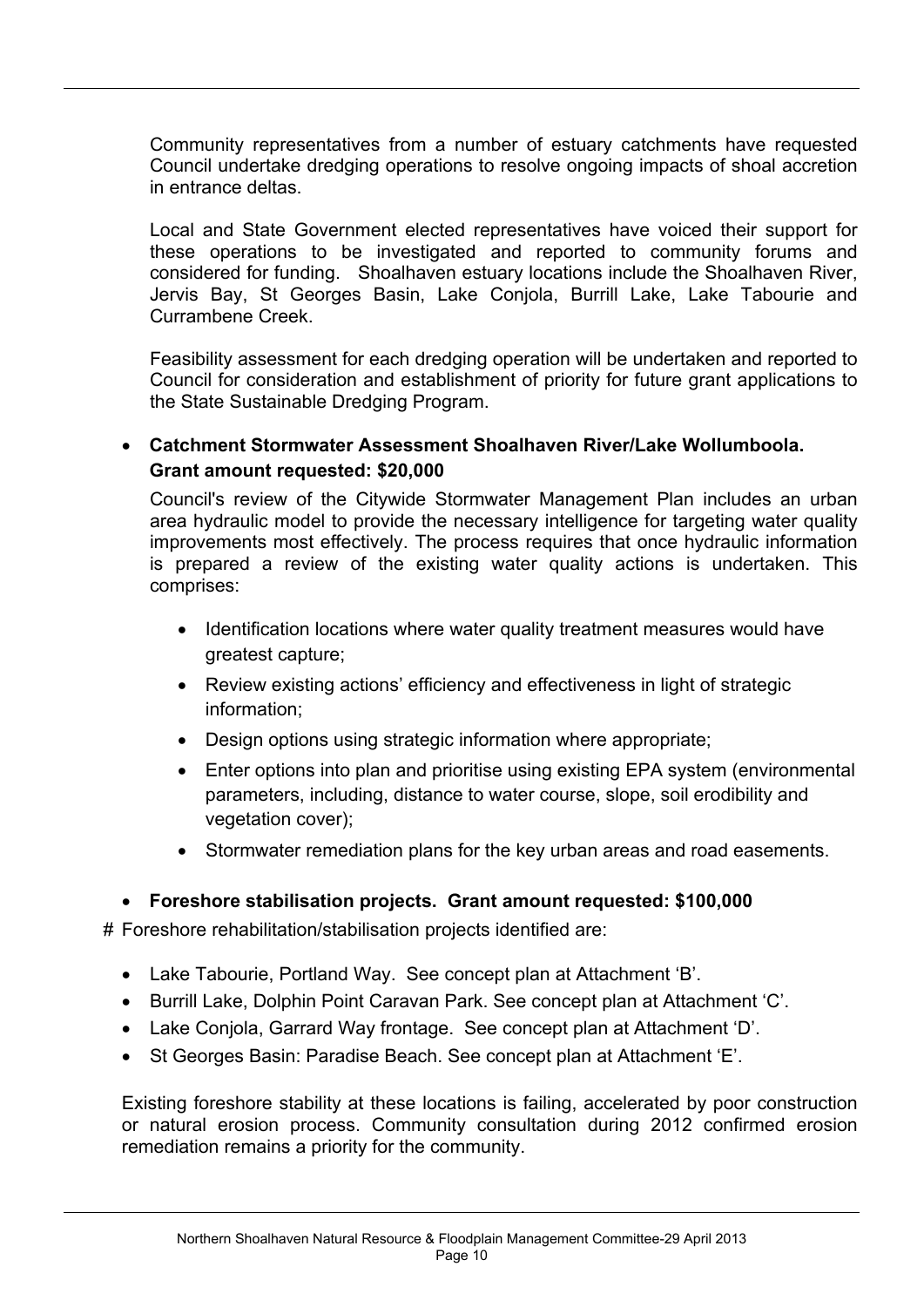The project demonstrates the significant burden on Council to address foreshore remediation across the city. Due to the growing demand, Council addresses these works across the city within manageable expenditure of \$50,000 per site in a staged program.

## **FINANCIAL IMPLICATIONS:**

The projects are based on Council's available budget capacity to match the grants on a 50:50 basis.

# **COMMUNITY ENGAGEMENT:**

The projects are based on community feedback provided during the delivery of recent Estuary Management Plan reviews and the public exhibition of the 2012 Coastal Zone Management Plan. Additional community consultation will be undertaken as part of the project delivery phase.

# **5. Floodplain Management Program File 4355E**

**PURPOSE:** Delivery Program Activity: 2.3.1.4

The purpose of this report is to inform the Committee of the Floodplain Management Program to date.

### **RECOMMENDED that the Committee receive the Floodplain Management Program report for information.**

## **OPTIONS**

- 1. Receive this report on the Floodplain Management Program for information.
- 2. The Committee could choose to provide an alternative recommendation for future consideration by Council.

## **DETAILS**

Council's Floodplain Management Program includes the development and implementation of:

- Flood Studies
- Floodplain Risk Management Studies
- Floodplain Risk Management Plans

Since the last Natural Resources and Floodplain Management Committee meetings, a number of projects have been completed and adopted by Council, including the:

Broughton Creek Floodplain Risk Management Study and Plan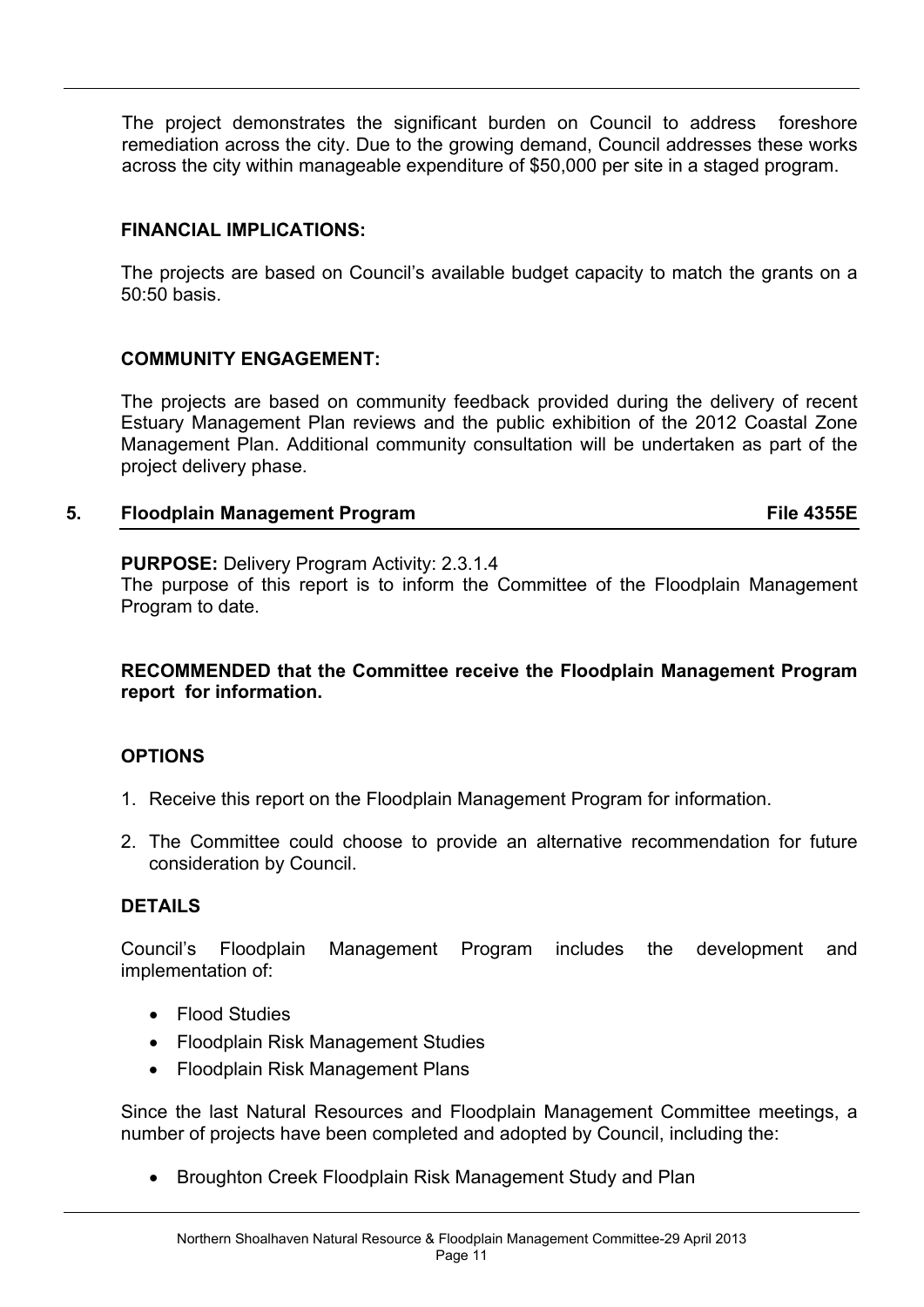- St Georges Basin Floodplain Risk Management Study and Plan Climate Change Assessment
- Conjola Lake Floodplain Risk Management Study and Plan
- Burrill Lake Floodplain Risk Management Study and Plan

Projects completed to date include:

- Broughton Creek Flood Study (2008)
- Broughton Creek Floodplain Risk Management Study and Plan (2012)
- Bomaderry Creek Flood Study (2010)
- Kangaroo Valley Flood Study (2009)
- Lower Shoalhaven River Flood Study (1990)
- Lower Shoalhaven River Floodplain Risk Management Study and Plan (2008)
- Lower Shoalhaven River Floodplain Risk Management Study and Plan Climate Change Assessment (2011)
- Riverview Rd Floodplain Risk Management Study and Plan (2002)
- Terara Village Floodplain Risk Management Study and Plan (2002)
- Nowra and Browns Creeks Flood Study (2005)
- Currambene Creek and Moona Moona Creek Flood Study (2006)
- St Georges Basin Flood Study (2001)
- St Georges Basin Floodplain Risk Management Study and Plan (2006)
- St Georges Basin Floodplain Risk Management Study and Plan Climate Change Assessment (2013)
- Lake Conjola Flood Study (2007)
- Lake Conjola Floodplain Risk Management Study and Plan (2013)
- Burrill Lake Flood Study (2007)
- Burrill Lake Floodplain Risk Management Study and Plan (2013)
- Lake Tabourie Flood Study (2010)

Further State Government funding from the Office of Environment and Heritage (OEH) has also been received since the last Natural Resources and Floodplain Management Committee meetings. Funding to conduct the Currambene Creek and Moona Moona Creek Floodplain Risk Management Studies and Plans is now included in the 2012/2013 financial year budget.

| <b>Project</b>                                                                 | <b>Status</b>                                       | <b>Expected completion</b> |
|--------------------------------------------------------------------------------|-----------------------------------------------------|----------------------------|
| Kangaroo River Floodplain Risk<br>Management Study and Plan                    | Stage 1 report complete.<br>Finalising flood model. | March 2014                 |
| <b>Nowra and Browns Creeks</b><br>Floodplain Risk Management<br>Study and Plan | Stage 1 report complete.<br>Finalising flood model. | March 2014                 |
| <b>Bomaderry Creek Floodplain</b>                                              | Tenders currently being                             | Jan 2015                   |

Projects in progress: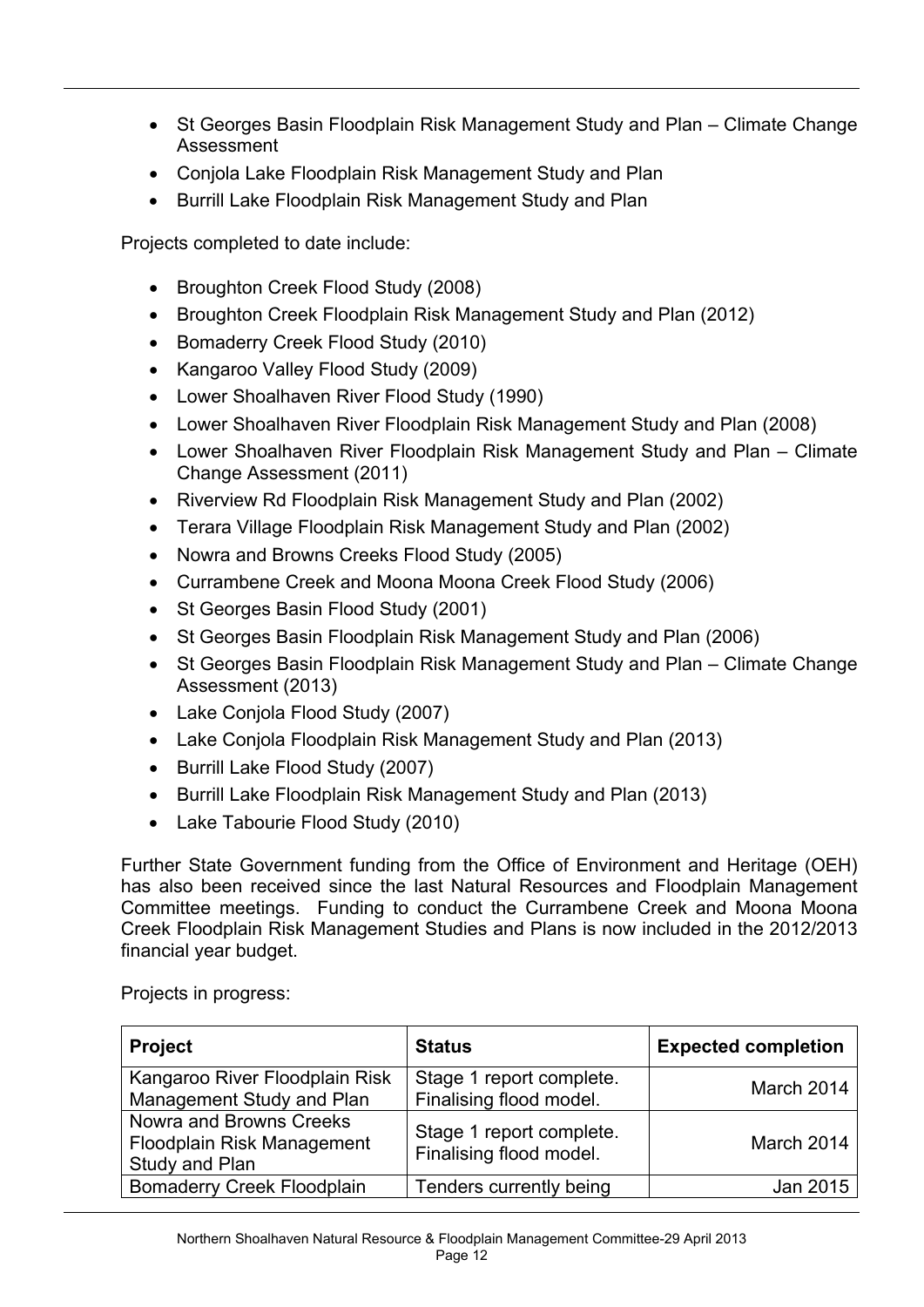| <b>Project</b>                                                                      | <b>Status</b>                                       | <b>Expected completion</b> |
|-------------------------------------------------------------------------------------|-----------------------------------------------------|----------------------------|
| <b>Risk Management Study and</b><br>Plan                                            | sought; closes end April                            |                            |
| <b>Greenwell Point Flood Risk</b><br><b>Management Options Feasibility</b><br>Study | Tenders currently being<br>sought; closes end April | Dec 2013                   |
| Lake Wollumboola Flood Study                                                        | Tenders currently being<br>sought; closes end April | Jun 2014                   |
| Tabourie Lake Floodplain Risk<br>Management Study and Plan                          | Tenders currently being<br>sought; closes end April | Jan 2015                   |

Consultant briefs are currently being prepared for the Currambene Creek and Moona Moona Creek Floodplain Risk Management Studies and Plans.

#### **FINANCIAL IMPLICATIONS:**

Funding for the above projects have been provided under the NSW State Assisted Flood Program 2012/13. Council's contribution comes from the existing general Floodplain Management Program budget.

### **COMMUNITY ENGAGEMENT:**

Community engagement is a core part of the floodplain management process. Community information brochures, questionnaires, workshops, information sessions and formal exhibition will be included in the above projects.

## **6. Berry Town Creek Remediation Project File 46828E & 26572E**

**PURPOSE:** Delivery Program Activity: 2.3.1.4 To advise the Committee of the current status of this key project for the Berry township.

#### **RECOMMENDED that the Committee receive Berry Town Creek Remediation Project report for information.**

#### **OPTIONS**

- 1. Adopt the recommendation of this report.
- 2. Propose and justify an alternate recommendation to Council.

#### **DETAILS**

The adopted Broughton Creek Flood Risk Management Study and Plan recommends improved management of the Berry Town Creek corridor to increase conveyance and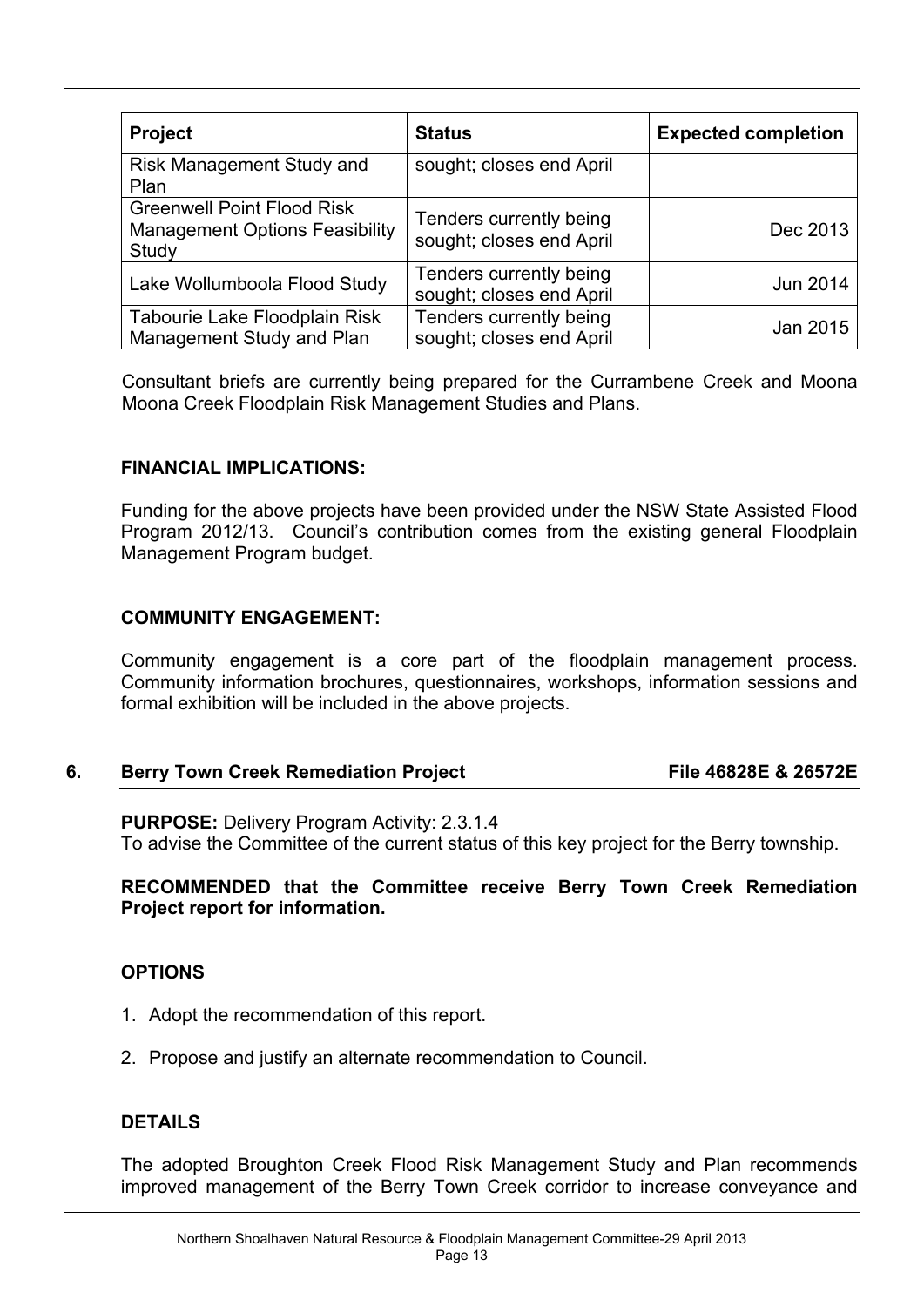reduce flood impact. This also provides an opportunity to significantly enhance the streetscape from its current degraded state. Given the high level of community support for this project, staff have initiated a number of actions funded from existing budgets, which include:

- Land survey and soil testing for Acid Sulfate Soil/contamination analysis:
- Formation of two active ParkCare Groups who continue maitenance works along the creek corridor as rehabilitation works are completed;
- Enhancement of the Princess St works before Christmas 2012 with contract weed control, rock protection installation with Bush regeneration and primary planting completed during February 2013; and
- Completion of a Landscape Concept design and primary weed management along the Alexandra St frontage.
- # The Landscape Concept design is Attachment 'A'.

In addition, a grant application has been made under the 2013/14 State Flood Management Program for \$60,000 (on a 2:1 basis), seeking a Stage 1 budget for the Alexandra St frontage of \$90,000.

### **FINANCIAL IMPLICATIONS:**

Actions to date have been funded through existing budget. The treatment of Alexandra St frontage will be subject to the grant funding application to the State Government being successful.

Integration with the Road Stormwater Maintenance program may also increase funding options available.

## **COMMUNITY ENGAGEMENT:**

Additional community consultation will be undertaken as part of the project delivery phase. ParkCare group members have been sent the Draft Landscape Concept design for comment and detailed design and contract documentation will be developed during the community consultation process.

### **7. Kangaroo River Floodplain Risk Management Study and Plan - Project Update File 44869E**

**PURPOSE:** Delivery Program Activity: 2.3.1.4

The purpose of this report is to provide the Committee with a project update for the Kangaroo River Floodplain Risk Management Study and Plan.

#### **RECOMMENDED that the Committee receive the report on the Kangaroo River Floodplain Risk Management Study and Plan – Project Update for information.**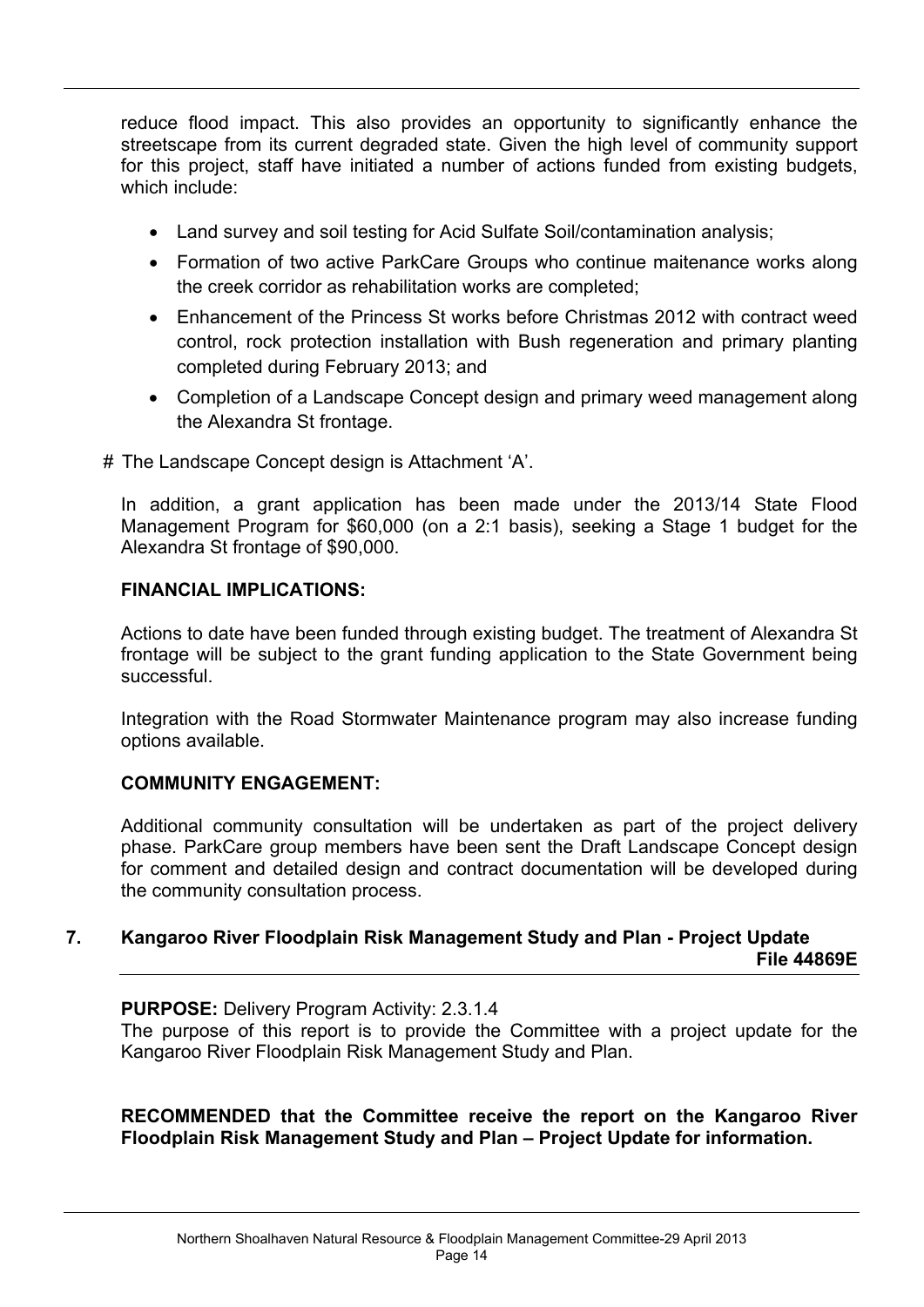## **OPTIONS**

- 1. Receive this report on the Kangaroo River Floodplain Risk Management Study and Plan – Project Update for information.
- 2. The Committee could choose to provide an alternative recommendation for future consideration by Council.

## **DETAILS**

In May 2012, the expert flood consultant Cardno was engaged to conduct the Kangaroo River Floodplain Risk Management Study and Plan (KRFRMS&P).

This represents the second and third steps in the floodplain management process, following on from the first step, the Flood Study, which was adopted in 2009.

To date, Cardno has conducted a site inspection, completed the review of all relevant data, distributed a community information brochure and distributed and analysed a questionnaire sent to all flood affected properties (as identified in the existing Flood Study). An article also appeared in the Kangaroo Valley Voice informing the community of the commencement of the KRFRMS&P and encouraging them to obtain and complete a questionnaire if they did not receive one.

# In January 2013, the *Stage 1 Report – Data Review and Community Consultation* was received (see Attachment 'A'). This report summarised the findings of the initial community consultation and data analysis. The data analysis identified gaps in the existing Flood Study model, which led the consultant to propose a variation to the contract so an updated model could be developed.

This variation request was considered justified and has since been formally approved by the Office of Environment and Heritage (OEH). It is anticipated that the works on updating the model will be completed by May 2013.

#### **FINANCIAL IMPLICATIONS:**

Funding for the above project has been provided under the NSW State Assisted Flood Program 2012/13. Council's contribution comes from the existing general Floodplain Management Program budget.

## **COMMUNITY ENGAGEMENT:**

Community engagement is a core part of the floodplain management process. Following on from the initial community information brochure and questionnaire, community workshops and information sessions will be organised as the project progresses as well as continuing to provide information brochures at key project milestones.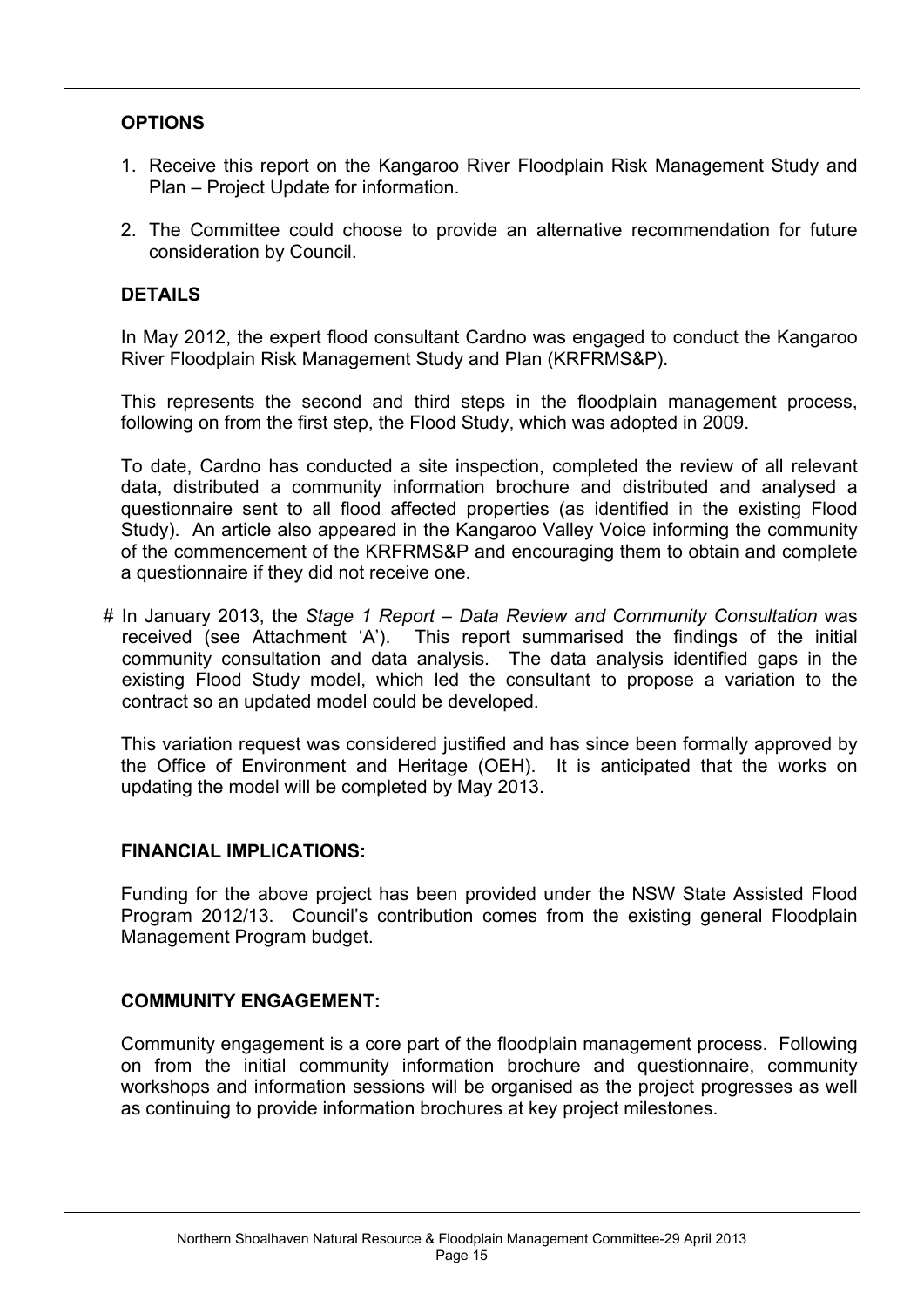### **8. Shoalhaven River Strategic Management Plan Report File 30596E**

**PURPOSE:** Delivery Program Activity: 4.1.1 & 3.1.6 To advise the Committee of Council's current response to community requests for a Strategic River Management Plan development.

**RECOMMENDED that the Committee acknowledge that the 2008 Shoalhaven River Estuary Management Plan and associated documentation as outlined in this report provide a sound basis for the Strategic Management of the Shoalhaven River. Implementation and review of high priority and moderate priority actions is subject to availability of resources.**

### **OPTIONS**

- 1. Adopt the recommendation of this report.
- 2. Propose and justify an alternate recommendation to Council.

## **DETAILS**

At the Shoalhaven River Natural Resources and Floodplain Management Committee on 1 November 2012, Mr John Tate from Riverwatch recommended that a Shoalhaven River Strategic Management Plan be developed for Burrier to Crookhaven Heads which analyses:

- Commercial and recreational river activities
- Environmental, social and amenity impacts
- Zoning of river foreshore land
- Causes of erosion and priority remediation strategy development
- Develops strategies to protect and improve the health of the estuary including rezoning river foreshores, allocating zones for boating activity, ranking bank restoration areas, identifying industrial effluent and urban stormwater improvements

The Committee resolved that the Committee receive a report at its next meeting related to this proposal. This is the purpose of this report.

# Attachment 'A' is a Risk Assessment and Attachment 'B' preliminary cost estimates which was compiled in 2009 in response to a similar call for action to protect the Oyster Industry, which was unsuccessful for Federal Grant funding. The Risk Assessment built on significant background works, including the 2005 Data Compilation Study, the 2008 Estuary Management Plan and the 2009 Shoalhaven River Estuary Health Monitoring Program .

The 2004 Patterson Britton Waterways Users Study and Foreshore Definition Study comprehensively assessed the water based activity and erosion management issues,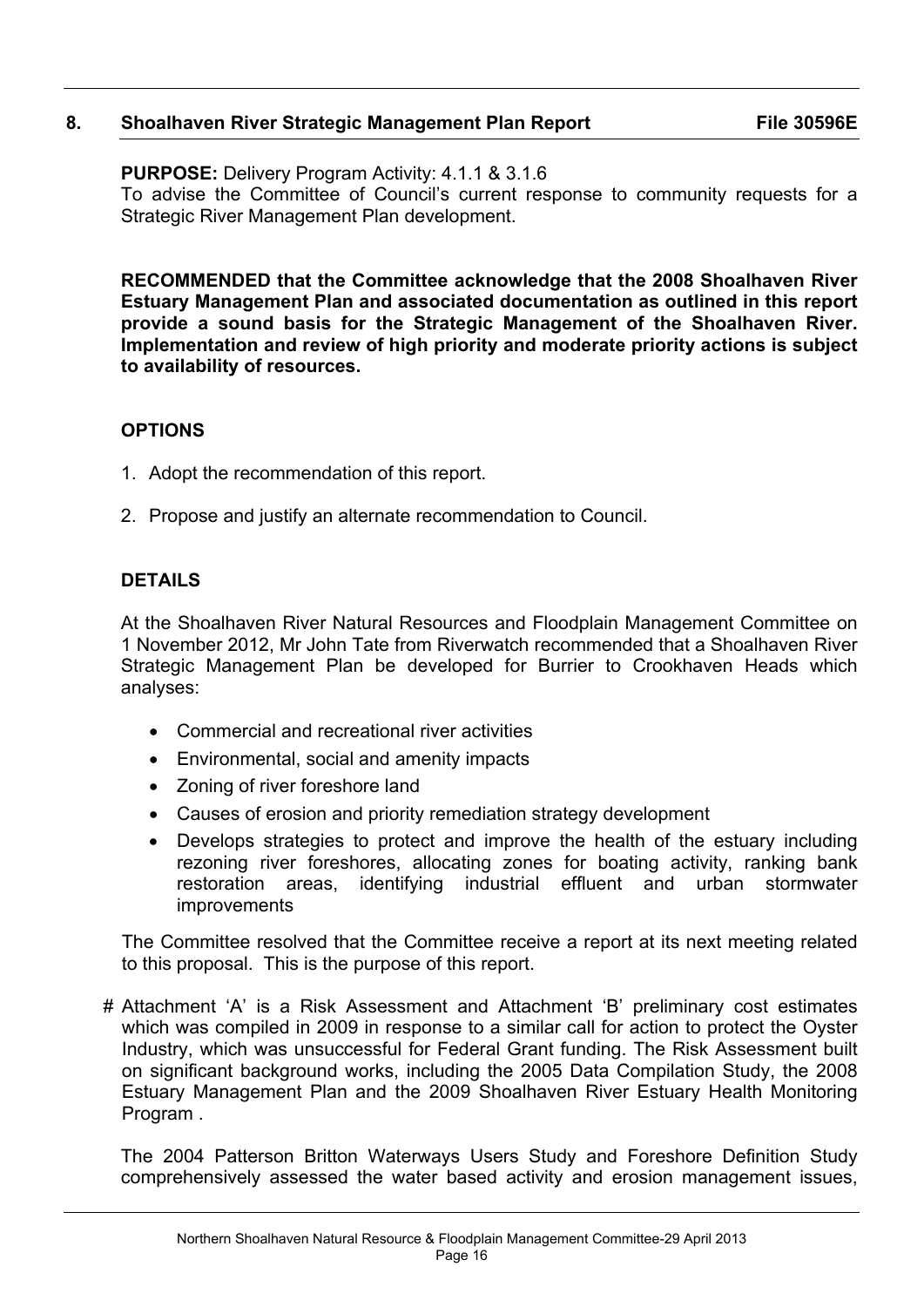and these are reflected in the primary control of waterways activity set under the 2008 - 2012 Safe Boating Plan by NSW Maritime.

Further erosion assessment is currently underway to develop an objective Decision Support System for bank stabilisation/water use management remediation priority being undertaken by Manly Hydraulics Laboratory. Council staff recommend this be integrated into the next review of the 2008 - 2012 Safe Boating Plan review via working group as recommended by Riverwatch and reported back to this forum.

The draft Shoalhaven LEP 2013 will be the key planning instrument for land zoning. The draft SLEP 2013 reflects a suite of legislative and policy guidelines for riparian management. The draft LEP 2013 includes clauses and waterways zonings that seek to protect the integrity and biodiversity values of riparian areas located within 40 m of a bank of a natural water body.

Recognising the constraints of limited budget, the current Estuary Program focuses on the implementation of the adopted Shoalhaven River Estuary Management Plan high priority actions, including the ongoing threat posed by poor management of the floodplain agricultural drainage network. The 2008 Shoalhaven River Estuary Management Plan is available at the contract of the contract of the contract of the contract of the contract of the contract of the contract of the contract of the contract of the contract of the contract of the contract of the contract of t

<http://shoalhaven.nsw.gov.au/Environment/Coastlineandwaterways/Managementplans.aspx>.

The 2008 Shoalhaven River Estuary Management Plan identifies the following high priority and moderate priority actions:

## **High Priority actions:**

- 10.24 Protect oyster growing areas from water quality impacts (see draft NSW Oyster Industry Sustainable Aquaculture Strategy 2006):
	- Liaise with landholders to fence riparian zones by voluntary agreement with landholders to exclude cattle from the waterway near oyster growing areas;
	- restore riparian vegetation to filter agricultural runoff to the estuary and to provide a buffer between residential subdivision and oyster production areas;
	- minimise overflows or other discharges from sewage systems (storm events or maintenance);
	- Where cost effective, install water treatment systems, such as constructed wetlands on drains to the estuary from urban land, caravan parks etc in proximity to oyster production leases;
	- Investigate alternative investment opportunities for the preparation of a Clean Waters Model for the Shoalhaven;
	- Audit diffuse Stormwater sources; and
	- Monitor on site sewerage treatment systems.

#### **Moderate Priority actions**

9.15 Consider the preparation of a Boating Management Plan.

The plan could refer to boating impacts on:

- Bank stability;
- Riparian vegetation; and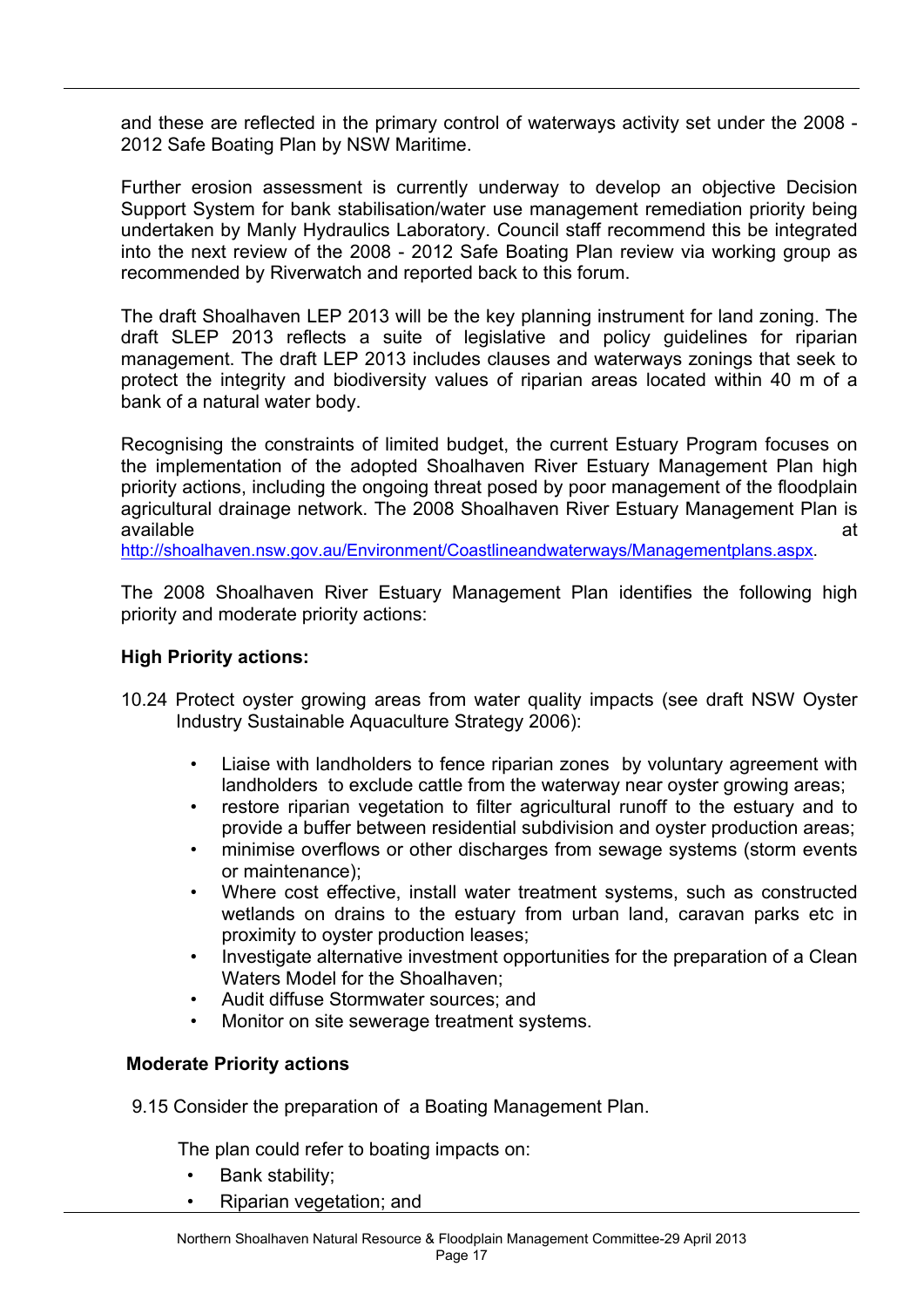- Noise.
- 8.6 Prepare community information about the dynamic nature of the lower Shoalhaven estuary and the impacts of historic channel modification on estuary dynamics.
- 8.8 Prepare and communicate emergency response plan for low lying areas of Shoalhaven Heads Village as part of the Floodplain Management Plan and Entrance Management Strategy to improve community understanding of estuary dynamics and historical modifications.
- 8.10 Consider dredging shoals if there is a risk to safe navigation that cannot be managed by the use of navigational aids.
- 8.16 Identify any reach where monitoring of erosion near existing development/services should be conducted so that bank retreat (and associated impacts on infrastructure or built assets) can be effectively planned.to consider dredgding of shoals and undertake bank erosion control.
- 8.31 Maintain structural controls on some sections of river bank.
- 9.33 Require best practice management of urban stormwater for all new residential, commercial and industrial estates that drain to the estuary.
- 10.8 Prepare community information about the history of Berrys Canal and its continued morphological adjustment.
- 10.42 Provide ongoing quality information to residents about the health of the estuary and the sustainability of management. Utilise local media with stories about estuary management actions, involvement opportunities and interpretation of monitoring results. Priority community information programs should include:
	- managing the riparian zone restoring habitat whilst maintaining productivity;
	- bank erosion and channel change in the Shoalhaven estuary; and
	- floodplain wetland habitats .

It is considered that projects in progress and under grant funding consideration (refer to the sections in Coastal and Estuary grant funding report related to "Shoalhaven River Entrance process study and community education, grant amount requested : \$50,000 and Catchment Stormwater assessment Shoalhaven River/Lake Wollumboola, grant amount requested : \$20,000) are capable of achieving a priority implementation strategy that builds on previous work and responds to these community priority concerns.

#### **FINANCIAL IMPLICATIONS:**

The ability to deliver effective landscape scale remediation and sustainable management controls as expected will require significant financial resources, community acceptance, Government agency and political commitment along with long timeframes.

Council has no capacity to deliver projects across agency boundaries and is limited by staff resource constraints and implementation priority demands of ten Estuary/Natural Resource Management Plans and a citywide Coastal Zone Management Plan.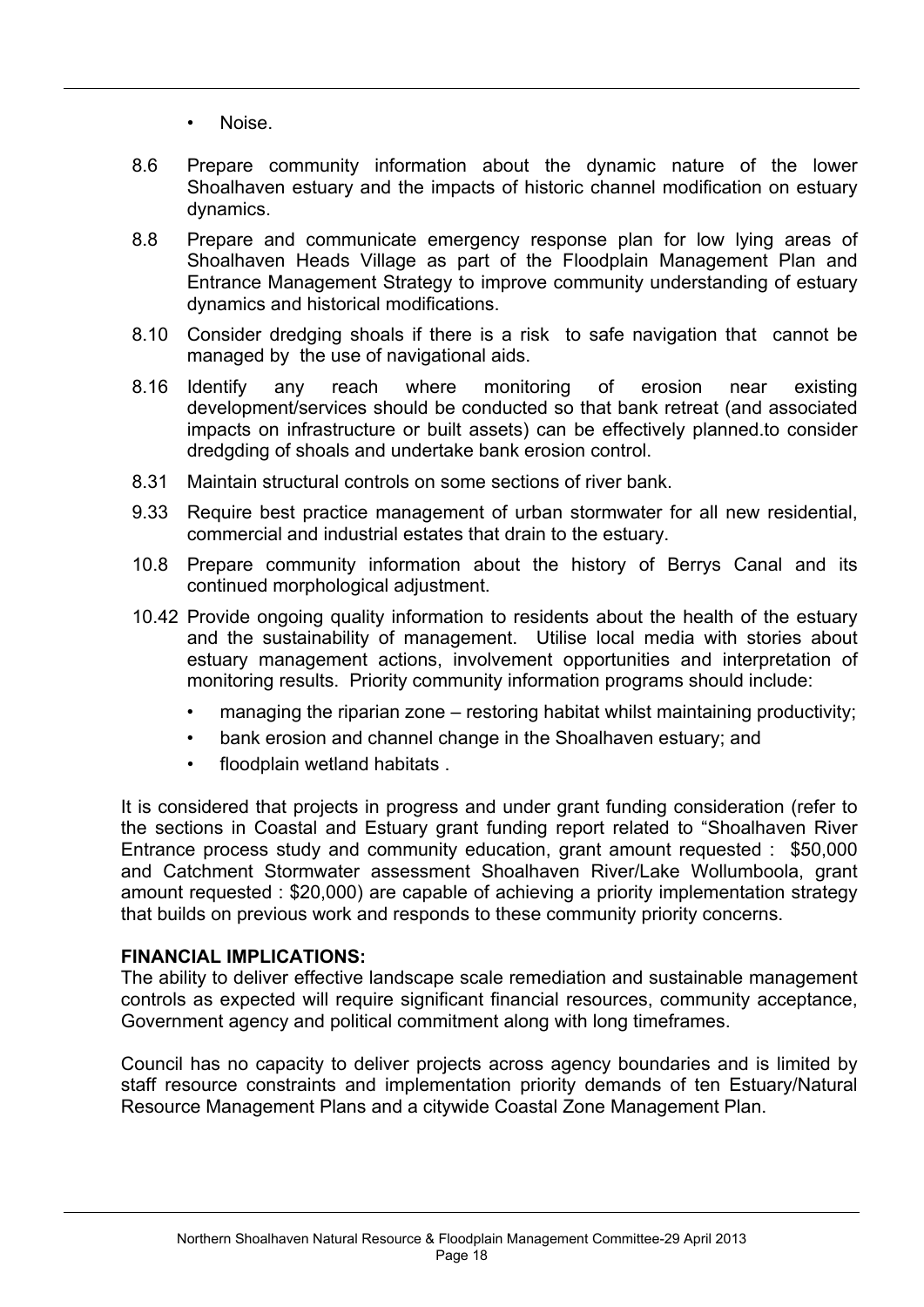# **COMMUNITY ENGAGEMENT:**

Community consultation will be undertaken as part of each project's delivery phase. However Council's Northern Natural Resources and Floodplain Committee is the required forum to continue the development and implementation of sustainable estuary management initiatives for all active community stakeholder groups where government agency representative support is provided.

# **9. Shoalhaven River Agricultural Drainage Remediation Project File 3426E & 1799E**

**PURPOSE:** Delivery Program Activity: 2.1.1.12

To advise the Committee of the current status of this key project for the Shoalhaven River.

### **RECOMMENDED that the Committee**

- **a) Supports the reinstatement of an Acid Sulfate Soils Advisory Group to overview and provide guidance to the Shoalhaven River Agricultural Drainage Remediation Project; and**
- **b) Nominates interested members to participate in the Advisory Group.**

## **OPTIONS**

- 1. Accept the recommendation as written.
- 2. Provide alternative direction.

## **DETAILS**

Council's 2012-2013 grant applications under the State Estuary Management Program included a successful application for \$60,000 to undertake a strategic review of agricultural drainage asset maintenance.

The project is identified as a high priority action in the adopted Shoalhaven River Estuary Management Plan. The significant environmental threat posed by the presence of acid sulfate soils within Council's network of agricultural drains/floodgate system on the Shoalhaven and Crookhaven River floodplains remains unresolved.

The Shoalhaven and Crookhaven River floodplains are Acid Sulfate Soil (ASS) hotspots and the subject of extensive research by Wollongong University and State Government Agencies sponsored by Council, the Southern Rivers CMA (SRCMS) and various grant funding programs.

Floodplain agriculture has been assisted in the past by the installation of a network of floodplain drains, lowering the water table and accelerating the drainage of floodwaters and minimised tidal intrusion into productive areas. Side effects of this drainage has been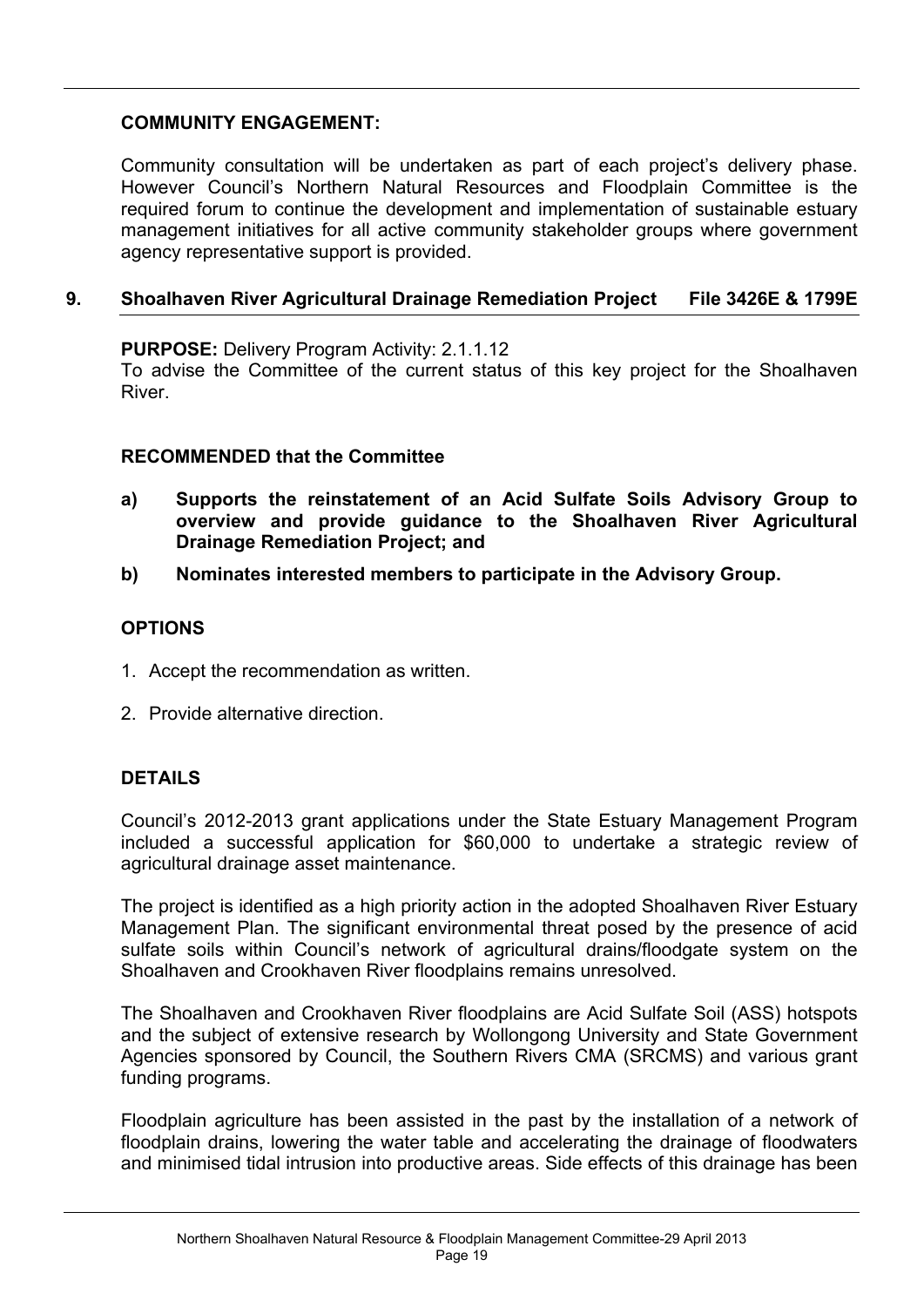the exposure of ASS during "maintenance" and the loss or degradation of floodplain wetland marine breeding habitats including Endangered Ecological Communities.

Trial management actions have proven successful, however, the maintenance and remediation of the Council's extensive network of drainage canals/floodgate structures on a landscape scale needs urgent attention to improve estuary health and sustainable maintenance.

Remediation options/strategies need to be specified for each site, costs estimated, priority ranked, funding allocated and maintenance agreements with landowners negotiated for sustainable management to be progressed.

Current project progress includes:

- The engagement of Dr Will Glamore of Water Research Laboratory (UNSW) to undertake a strategic review of network and develop remediation options and priority actions (preliminary works complete and Draft report to be presented at the meeting);
- Data collection of the drainage asset network including land and hydro survey of asset type, sub catchment mapping, Water quality testing by Council staff: and
- Floodgate condition assessment and channel maintenance program under development.

### # Asset maps and sub catchment maps are Attachments 'A' and 'B'

This is a complex project which requires drawing on different level of expertise. A taskforce was created a few years ago however is no longer active. It is proposed to reinstate the ASS Advisory Group to oversee and provide guidance to this project. It is proposed that the Advisory Group include representatives from NSW DPI (Fisheries and Agriculture), SRCMA, Office of Environment & Heritage (OEH), University of Wollongong, University of NSW, Manildra, oyster growers, major landowners, dairy farmers, Shoalhaven Landcare, Forestry, members of the Northern NRFMC and Council staff.

It is also proposed that the Advisory Group be established for the duration of this project only. At the completion of the project the Group will make recommendations to the Committee and Council on whether an expert group is still required.

#### **FINANCIAL IMPLICATIONS:**

The project budget is \$120,000, which is funded on a 50:50 basis by Council's Estuary Management Program and an OEH Estuary grant. Additional support is provided by the annual Flood Mitigation budget which will provide additional capacity to undertake trial asset replacement and maintenance techniques. Integration with the Road Stormwater program actions will again increase funding options available.

## **COMMUNITY ENGAGEMENT:**

Additional community consultation will be undertaken as part of the project delivery phase. Letters have been sent to landowners to introduce the project and a project survey and brochure will be developed as part of the implementation phase.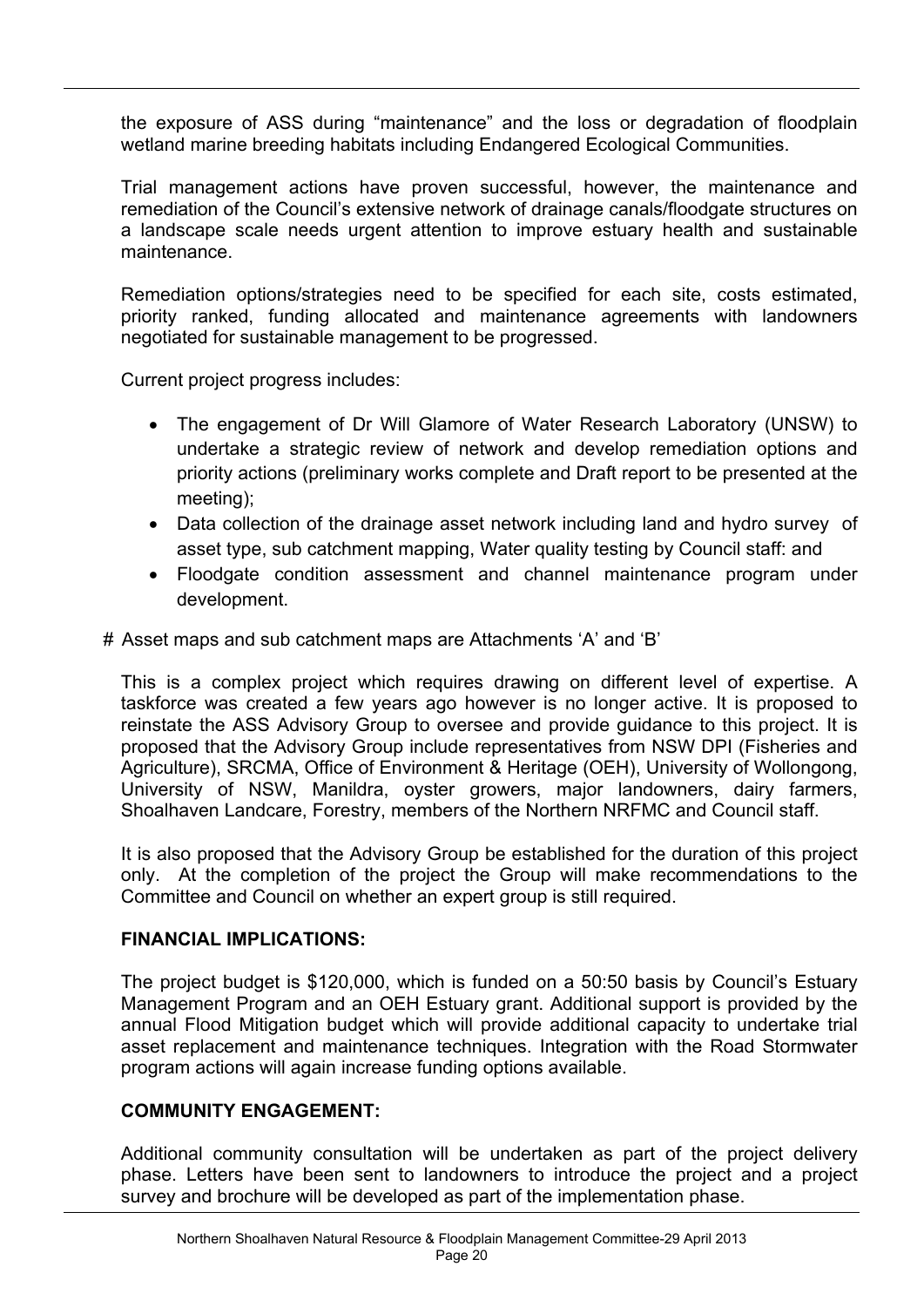### **10. Shoalhaven River Bank Stabilisation - Bolong Road File 3426E**

**PURPOSE:** Delivery Program Activity: 2.1.1.12

To advise the Committee of a proposed Riverwatch "Caring For Our Country" trial riverbank stabilisation project.

**RECOMMENDED that the Committee receive the Shoalhaven River Bank Stabilisation – Bolong Road report for information.**

### **OPTIONS**

- 1. Adopt the recommendation of this report.
- 2. Propose and justify an alternate recommendation to Council.

#### **DETAILS**

Mr Knapp, at the Committee's December 2012 meeting, requested urgent assistance from Council and Southern Rivers CMA (SRCMA) to progress bank stabilisation for a length of approximately 500m of Shoalhaven River riverbank where erosion may ultimately threaten Bolong Road. Council owns approximately 80m of the eroding bank, the remainder is owned by local farmers. Facing due south, the outside meander bend of this section has been assessed by the 2004 Foreshore Definition Study and acknowledged as a high risk erosion site, prone to natural flood flow and wind wave erosion processes.

Mr Knapp, Council staff, Riverwatch, SRCMA and DPI Fisheries staff inspected the site during December 2012 and agreed to trial a new bank stabilisation treatment on Mr Knapp's section of the riverbank which is subject to high water flow and severe bank erosion. If successful, the technique will both halt the erosion and protect valuable farming land. Rather than constructing full rock armour along the bank at a cost of approximately \$800 per linear metre, the trial design provides a three parts 'softer' option consisting of baffle (wave buffering) rock, a mangrove revegetation area in the tidal zone and plantings on Mr Knapp's land at the top of the bank which will complete the design and provide further stabilisation.

On the Council owned section of the bank, Council will investigate options for better recreational fishing opportunities in conjunction with bank stabilisation and plantings.

Discussion with adjoining landowners has been initiated by Riverwatch and any works must ensure no adverse effects are suffered by downstream land owners.

# Please see Attachment 'A' : Site plan with Remediation design typical section.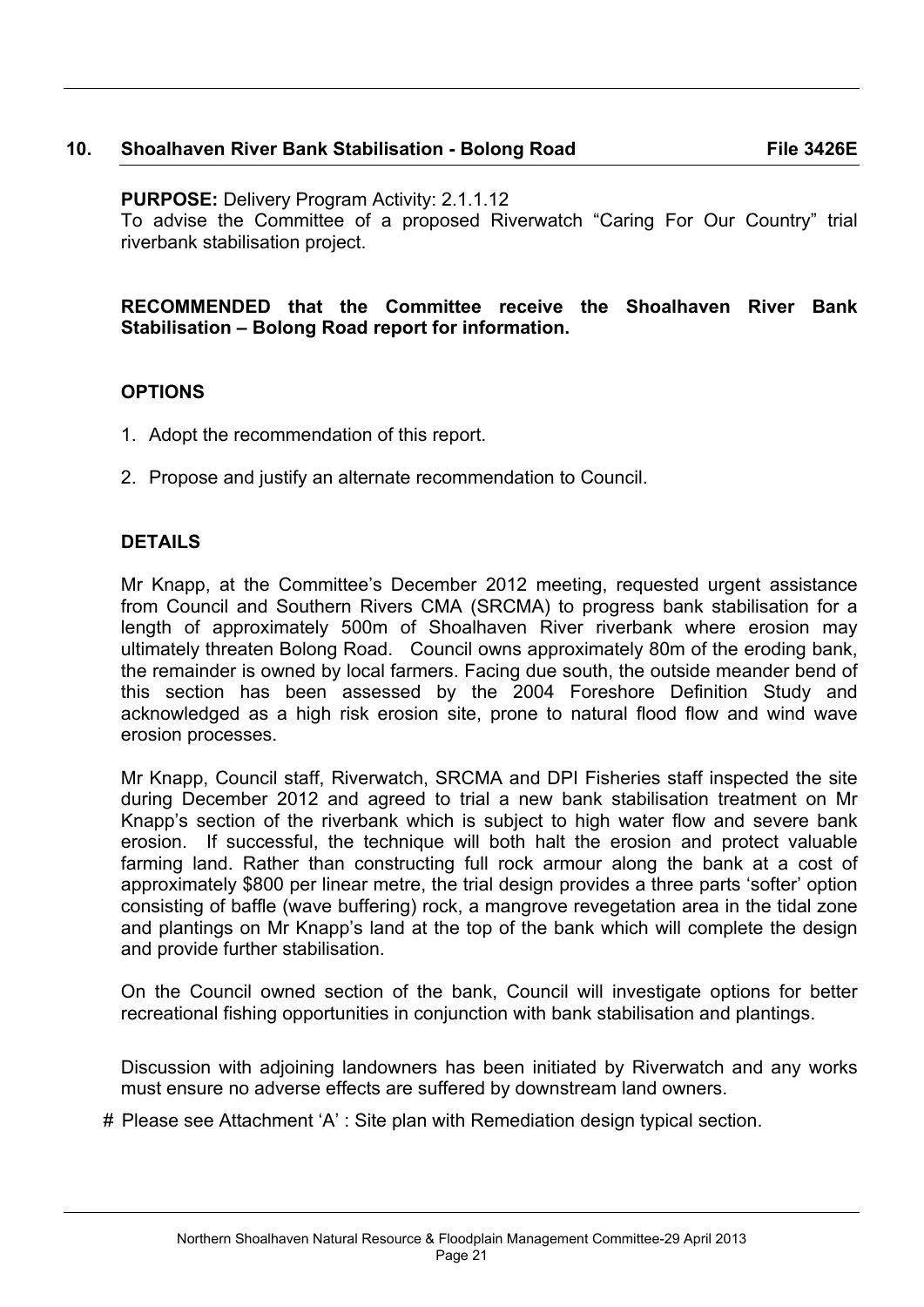#### **FINANCIAL IMPLICATIONS:**

A \$50,000 grant application has been submitted by Riverwatch to "Caring For Our Country" for the trial project on the private land.Council will provide \$10,000 from Council's 2013-2014 Estuary Management Program funding for fishing access improvement and bank stabilisation on Council land . To fund the fishing platform, Council will submit an application to the Recreational Fishing Trust program. These structures have been constructed elsewhere in Shoalhaven and are proving to be very popular. There is scope to stage the construction to allow reuse of suitable rock excavation material available from RMS road works.

## **COMMUNITY ENGAGEMENT:**

The project has been initiated by the community, and should the funding application be successful, it will largely be implemented and managed by the community i.e. Riverwatch and the land owner. The project is compatible with objectives listed in the Shoalhaven River Estuary Management Plan 2008 and the SRCMA's Catchment Action Plan 2013-2023.

# **11. Update – Nowra & Browns Creek Floodplain Risk Management Study and Plan File 44188E**

**PURPOSE:** Delivery Program Activity: 2.3.1.4

To inform the Committee on the progress of the Nowra & Browns Creek Floodplain Risk Management Study and Plan.

## **RECOMMENDED that the Committee**

- **a) Receive the Update – Nowra & Browns Creek Floodplain Risk Management Study and Plan report for information; and**
- **b) Request an update on this project be provided at the next Committee meeting.**

## **OPTIONS**

- 1. Adopt the recommendation of this report.
- 2. Propose and justify an alternate recommendation to Council.

## **DETAILS**

In April 2012, Council sought quotations from consultants to undertake The Nowra & Browns Creek Floodplain Risk Management Study and Plan. This is the 4<sup>th</sup> stage in the Floodplain Risk Management Process.